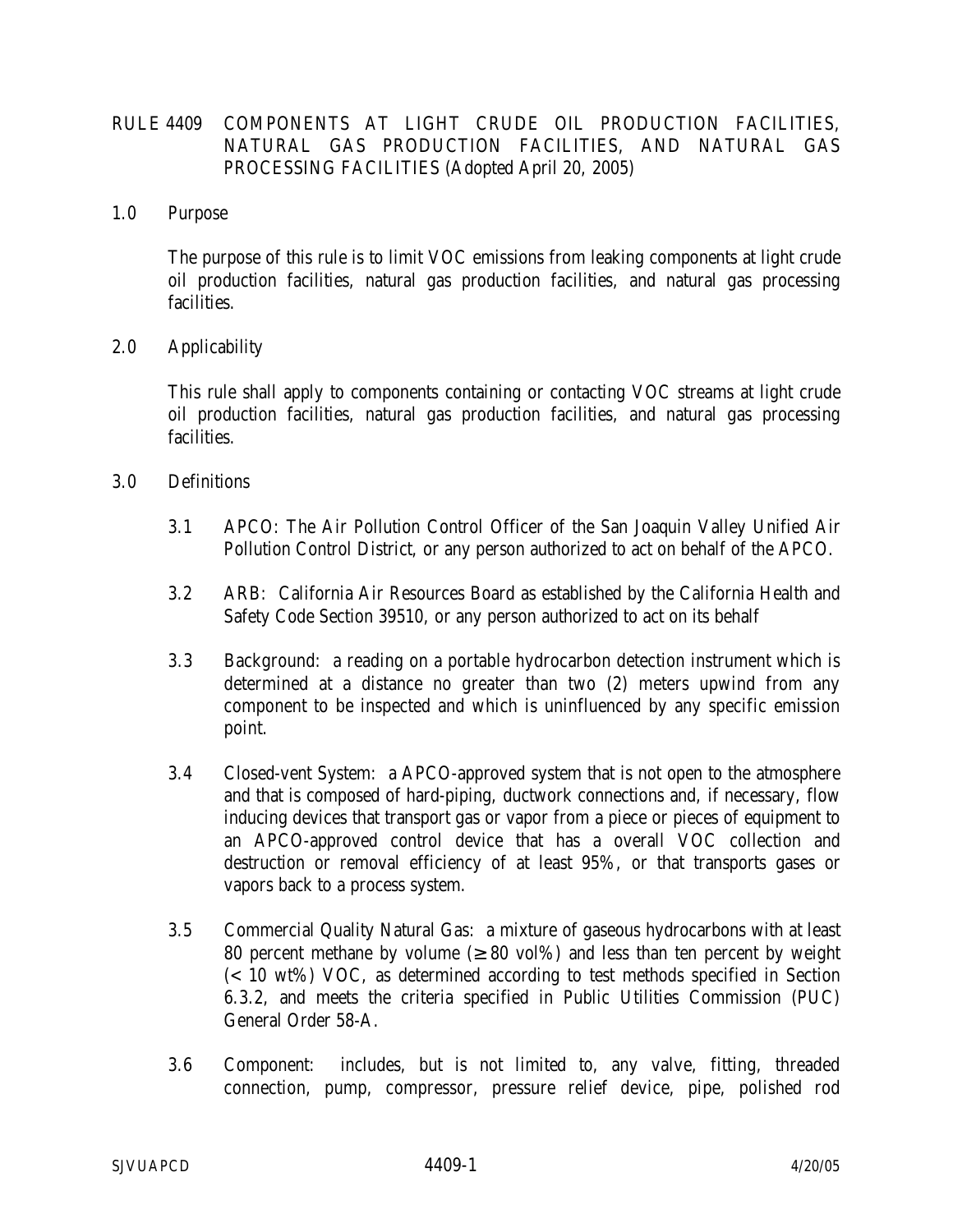stuffing box, flange, process drain, sealing mechanism, hatch, sight-glass, meter or seal fluid system in VOC service.

- 3.6.1 Major Component: any pump 5 brake horsepower or larger, any compressor, and any pressure relief valve 4 inches in diameter or larger.
- 3.6.2 Minor Component: any component that is not a major component.
- 3.7 Component Type: includes, but is not limited to, any one (1) of the following groups: valves, fittings, threaded connections, pumps, compressors, pressure relief devices, pipes, polished rod stuffing boxes, flanges, process drains, sealing mechanisms, hatches, sight-glasses, meters, or seal fluid systems in VOC service.
- 3.8 Compressor: a device used to compress gases or vapors or a combination of gases and vapors by the addition of energy, and includes all associated components used for connecting and sealing purposes. The phrase "all associated components used for connecting and sealing purposes" means the first VOC leak points (first components) connected on the body of the compressor. For example, a valve that is connected to a threaded hole on body of the compressor, the first VOC leak point is the threaded connection on the body side of the compressor, but the valve itself is not a "first VOC leak point". Similarly, a compressor shaft seal is considered as a first "VOC leak point".
- 3.9 Compressor Part: for the purpose of Section 5.3.7, a compressor part refers to the "first VOC leak point" as explained in Section 3.8.
- 3.10 Critical Component: any component that would require the shutdown of a critical process unit if that component was shut down or disabled.
- 3.11 Critical Process Unit: a process unit that must remain in service because of its importance to the overall process that requires it to continue to operate, and has no equivalent equipment to replace it or cannot be bypassed, and it is technically infeasible to repair leaks from that process unit without shutting it down and opening the process unit to the atmosphere.
- 3.12 Critical Process Unit Shutdown: the shutdown of a critical process unit or part of the critical process unit that causes the entire unit to cease operating.
- 3.13. District: San Joaquin Valley Unified Air Pollution Control District.
- 3.14 Essential Component: a component that cannot be taken out of service without reducing, by more than 33 percent, the throughput of the process unit that it serves.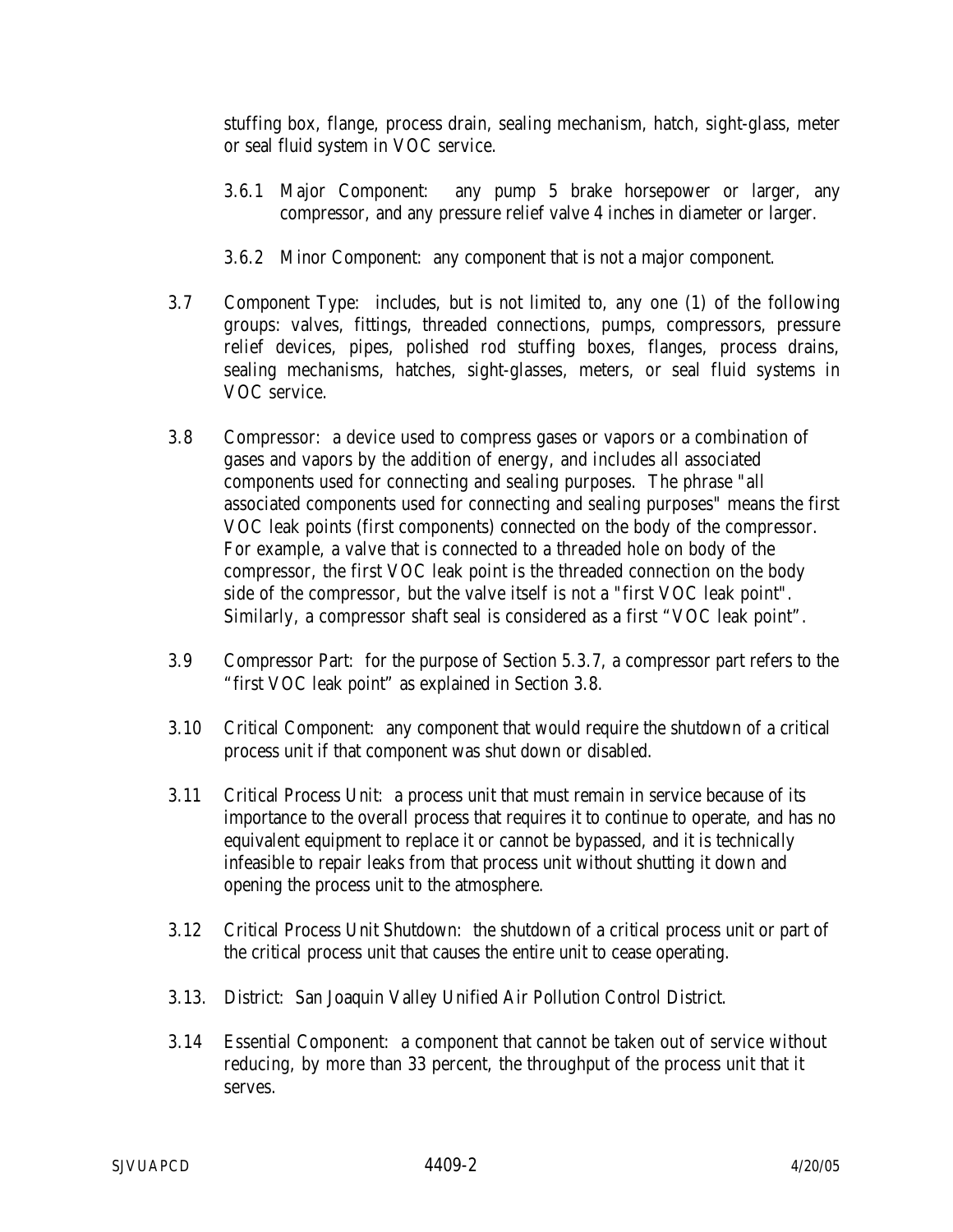- 3.15 Facility: a stationary source as defined in Rule 2201 (New and Modified Stationary Source Rule).
- 3.16 Fitting: a component, excluding flanges and threaded connectors, used to attach or connect pipes or piping system. Examples of a "fitting" include, but are not limited to quick-disconnect fitting, push-in-fittings, and cam-locks.
- 3.17 Gas/Vapor Service: a component is considered to be in gas/vapor service when the fluid in contact with the component contains VOCs and the fluid is primarily in gaseous state at operating conditions.
- 3.18 Inaccessible Component: a component that is located over 15 feet above ground when access is required from the ground; or a component that is located over six (6) feet away from a platform when access is required from the platform, or a component in a location that would require the elevation of monitoring personnel higher than six (6) feet above permanent support surfaces.
- 3.19 Inspection: checking and/or testing in order to detect leaks.
	- 3.19.1 Operator Inspection: inspection of components conducted by the operator pursuant to the inspection and re-inspection schedules specified in this rule for the purpose of demonstrating compliance with this rule.
	- 3.19.2 District Inspection: inspection of components by District personnel or their representative to insure facilities and/or operators are in compliance with District requirements.
- 3.20 Leak: the dripping of VOC-containing liquid or the detection of a concentration of total organic compound, above background, determined according to the test method specified in Section 6.3.1 that exceeds the values specified in Table 1, Section 3.20.1, and Section 3.20.2 of this rule. Any liquid or gas coming from a component undergoing repair or replacement, or during sampling of process fluid from a component into a container is not considered a leak provided such activities are done as expeditiously as possible and with minimal spillage of material and VOC emissions to the atmosphere.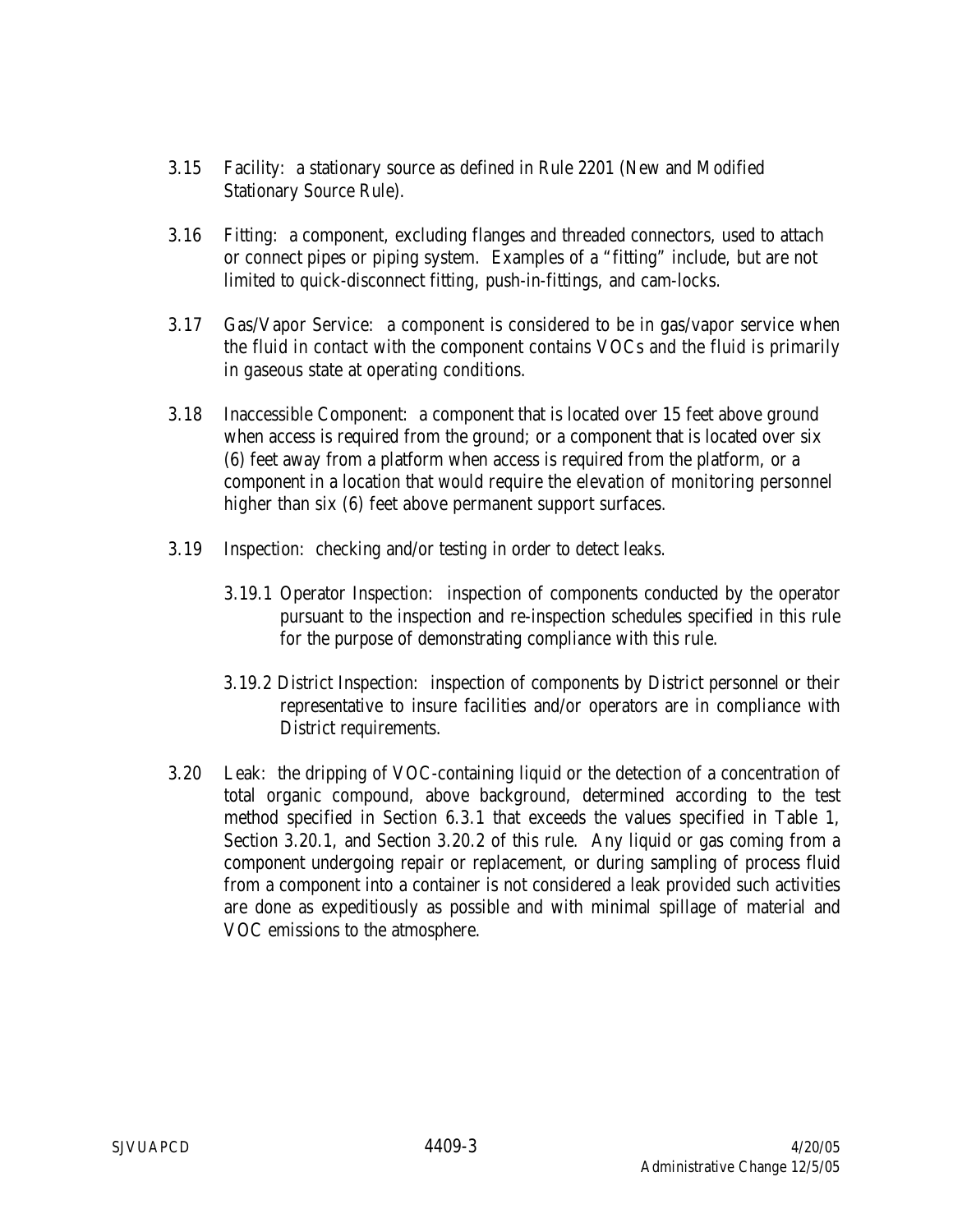| <b>Type of Component</b>           | Major Gas Leak      |                       | Minor Gas Leak    |
|------------------------------------|---------------------|-----------------------|-------------------|
|                                    |                     | Components in         | Components in     |
|                                    |                     | <b>Liquid Service</b> | Gas/Vapor Service |
| <b>Valves</b>                      | Greater than 10,000 | 1,000 to 10,000       | 2,000 to 10,000   |
| <b>Threaded Connections</b><br>2.  | Greater than 10,000 | 1,000 to 10,000       | 2,000 to 10,000   |
| 3.<br><b>Flanges</b>               | Greater than 10,000 | 1,000 to 10,000       | 2,000 to 10,000   |
| 4.<br><b>Pipes</b>                 | Greater than 10,000 | 1,000 to 10,000       | 2,000 to 10,000   |
| 5.<br><b>Pumps</b>                 | Greater than 10,000 | 1,000 to 10,000       | 2,000 to 10,000   |
| 6.<br><b>Compressors</b>           | Greater than 10,000 | 1,000 to 10,000       | 2,000 to 10,000   |
| 7.<br>PRDs                         | Greater than 10,000 | 200 to 10,000         | 400 to 10,000     |
| 8.<br><b>Polished Rod Stuffing</b> | Greater than 10,000 | 1,000 to 10,000       | 1,000 to 10,000   |
| <b>Boxes</b>                       |                     |                       |                   |
| 9.<br><b>Other Components not</b>  | Greater than 10,000 | 1,000 to 10,000       | 2,000 to 10,000   |
| listed in items $1, 2, 3, 4, 5$ ,  |                     |                       |                   |
| 6,7, and 8 above                   |                     |                       |                   |
|                                    |                     |                       |                   |

Table 1 Gas Leak Standards in ppmy as Methane

- 3.20.1 Major Liquid Leak: a visible mist or a continuous flow of liquid that is not seal lubricant.
- 3.20.2 Minor Liquid Leak: a liquid leak, except seal lubricant, that is not a major liquid leak and drips liquid at a rate of more than three drops per minute.
- 3.21 Leak Minimization: reducing a leak to the lowest achievable level without damaging the component using best modern practices which include, but are not limited to, adding sealing material to the component, tightening the component, or adjusting the component without shutdown of the process that the component serves and that can be safely accommodated.
- 3.22 Light Crude Oil: crude oil with API gravity equal to or greater than 30 degrees and a true vapor pressure (TVP) greater than 1.5 psia as determined by the test methods specified in Section 6.3.4.
- 3.23 Light Crude Oil Production Facility: that portion of a crude oil production facility at which light crude oil production and handling are conducted, as defined in the North American Industry Classification System 211111 (Crude Petroleum and Natural Gas Extraction).
- 3.24 Liquid Service: a component is considered to be in liquid service when the fluid in contact with the component contains VOCs and the fluid is primarily liquid at operating conditions.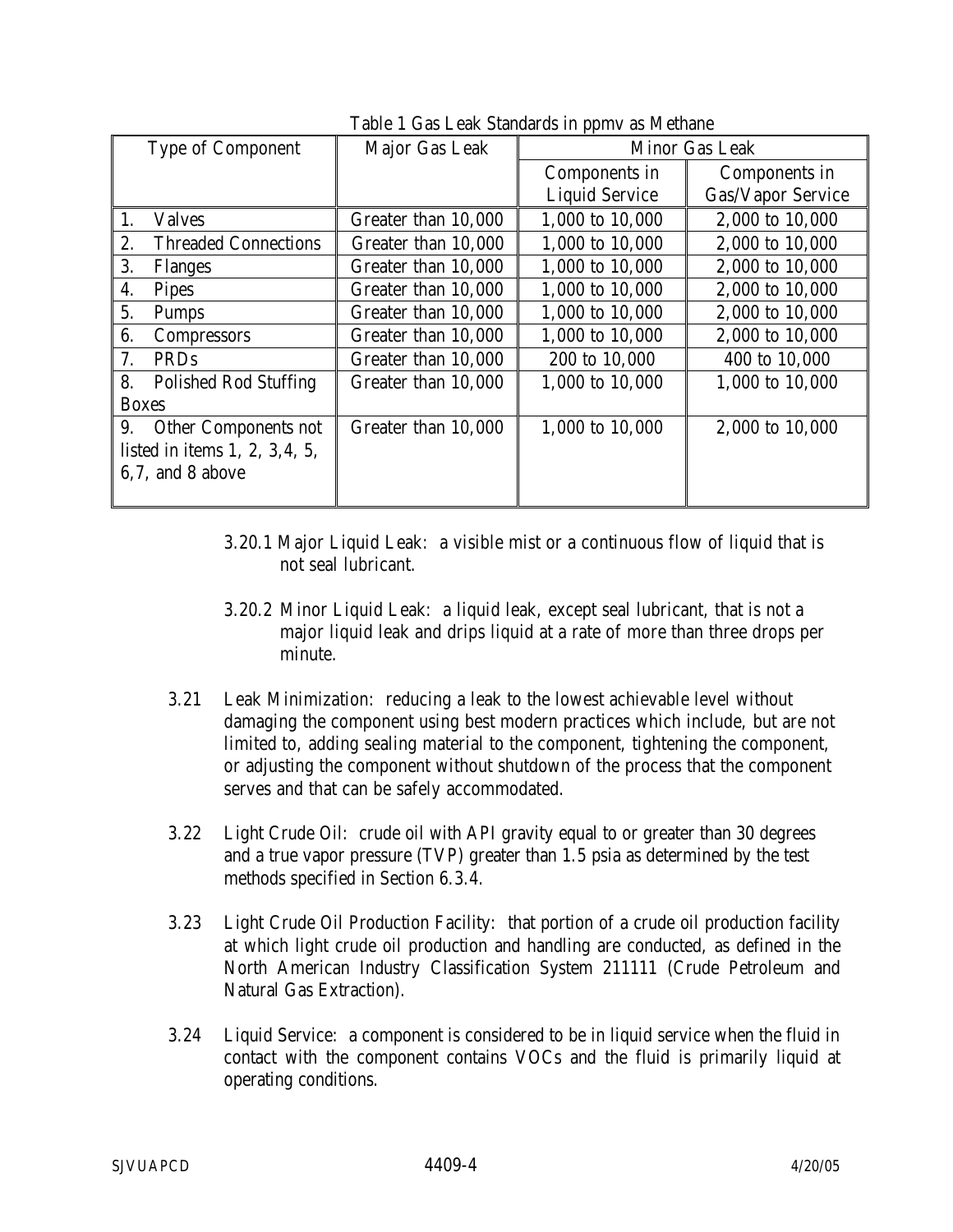- 3.25 Natural Gas Processing Facility: a facility engaged in the separation of natural gas liquids from field gas and/or fractionating of natural gas liquids to natural gas products, such as ethane, propane, butane, and natural gasoline. Excluded from the definition are compressor stations, dehydration units, sweetening units, field treatment, underground storage facilities, liquefied natural gas units, and field gas gathering systems unless these facilities are located at a natural gas processing facility. For the purpose of this rule, a gas liquids processing facility as defined in Rule 4455 (Components at Petroleum Refineries, Gas Liquids Processing Facilities, and Chemical Plants) is not considered a natural gas processing facility.
- 3.26 Natural Gas Production Facility: that portion of a gas production facility at which natural gas production and handling are conducted, as defined North American Industry Classification System (NAICS) as Industry No. 211111 (Crude Petroleum and Natural Gas Extraction).
- 3.27 Open-ended Line or Valve: any line or valve, except PRV, having one side of the line or valve seat in contact with the process fluid and one side open to the atmosphere, either directly or through an open piping.
- 3.28 Portable Hydrocarbon Detection Instrument: a hand-held hydrocarbon analyzer that meets the criteria specified in US EPA Method 21, 40 CFR Part 60. The instrument shall be calibrated with methane.
- 3.29 Pressure Relief Device (PRD): a pressure relief valve or a rupture disc.
- 3.30 Pressure Relief Valve (PRV): an automatic pressure-relieving device associated with a process vessel or piping system that is activated by pressure upstream of the device and relieves to the atmosphere (atmospheric PRV).
- 3.31 Process Drain: any open portion of a non-continuous piping system, including open origination portion(s) of such a system used for collection and transport of liquids discharged from process vessels, spills, or other sources. Drain origination points and drain termination points are not open-ended lines. Process drains are not open-ended lines.
- 3.32 Process System: an APCO-approved system that is not open to the atmosphere and is composed of hard-piping, ductwork connections and, if necessary, flow inducing devices that transport gases or vapors from a piece of equipment to a process stream, fuel gas system, or sales gas system.
- 3.33 Pump: a device used to transport fluids by the addition of energy, and includes all associated components used for connecting or sealing purposes. The phrase "all associated components used for connecting and sealing purposes" means the first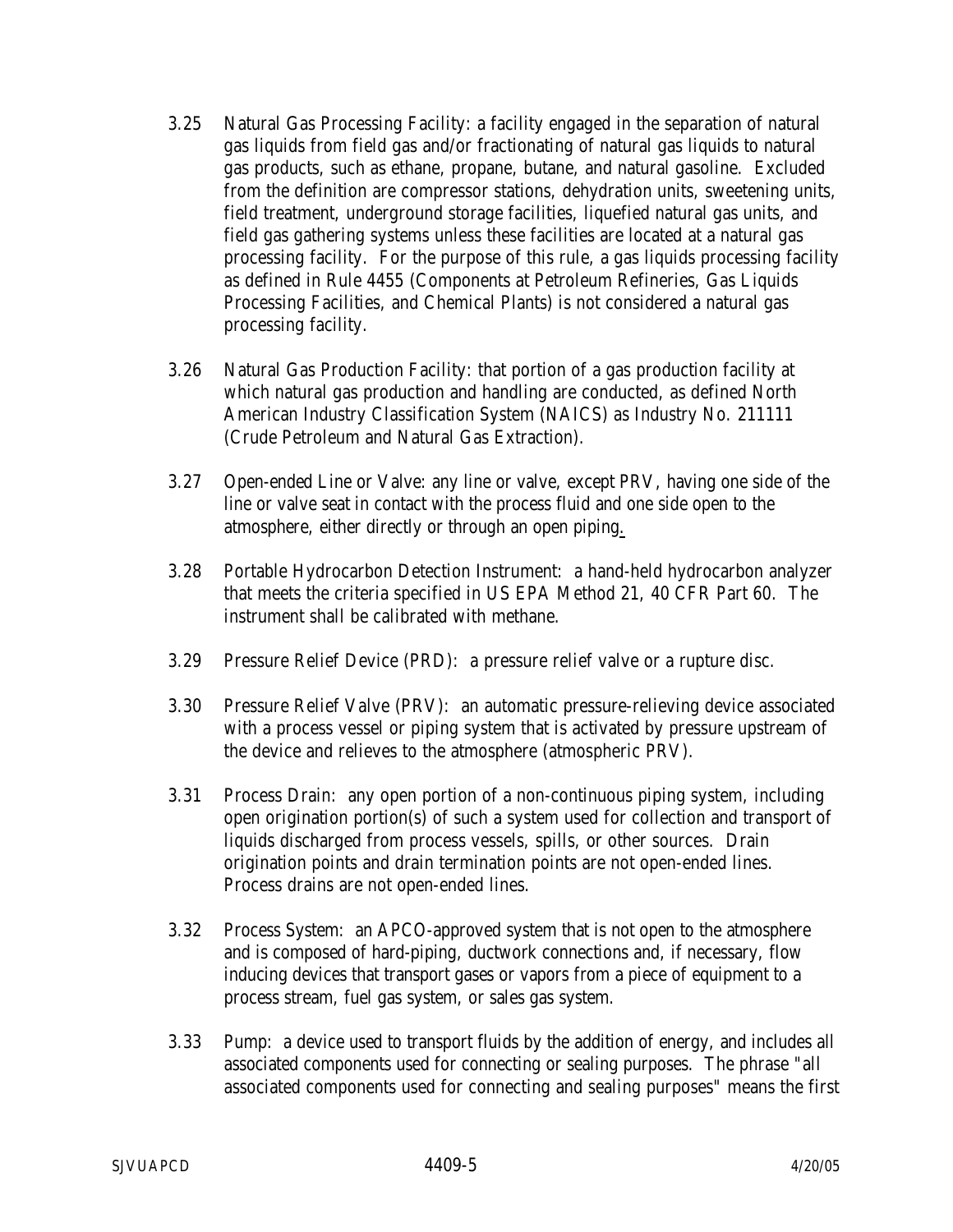VOC leak points (first components) on the body of the pump. For example, a valve that is connected to a threaded hole on body of the pump, the first VOC leak point is the threaded connection on the body side of the pump, but the valve itself is not a "first VOC leak point". Similarly, a pump shaft seal is considered as a first "VOC leak point".

- 3.34 Pump Part: for the purpose of Section 5.3.7, a pump part refers to the "first VOC leak point" as explained in Section 3.33.
- 3.35 Release: a VOC emission to the atmosphere from PRD caused by an increase in upstream pressure. A leak caused by improper reseating of the PRD is not a release.
- 3.36 Rupture Disk: a rigid diaphragm held between flanges for the purpose of isolating organic compounds from the atmosphere or from a downstream pressure relief valve. Most rupture disks are designed to fail at a certain pressure point.
- 3.37 Sight glass: a device located on a fluid line or a process vessel that allows an operator to view the product or material inside a fluid line or a process vessel.
- 3.38 Tag: a piece of paper, metal, plastic or other suitable material that is attached to a component for the purpose of identification or other information.
- 3.39 True Vapor Pressure (TVP): the equilibrium partial vapor pressure exerted by an organic liquid at actual storage temperature as determined by the applicable test methods specified in Section 6.3.
- 3.40 Turnaround: scheduled shutdown of a process unit for maintenance and repair work.
- 3.41 Unmanned Facility: a facility which has no permanent-sited operators. Permanent-sited operators means personnel responsible for the operation of the equipment subject to this rule is not in attendance at the facility 24 hours per day.
- 3.42 Unsafe-to-Monitor Component: a component installed at a location that would prevent the safe inspection or repair of a component as defined by OSHA standards or in provisions for worker safety stated in 29 CFR 1910.
- 3.43 US EPA: United States Environmental Protection Agency
- 3.44 Vacuum Service: operating under a negative gauge pressure or below atmospheric pressure.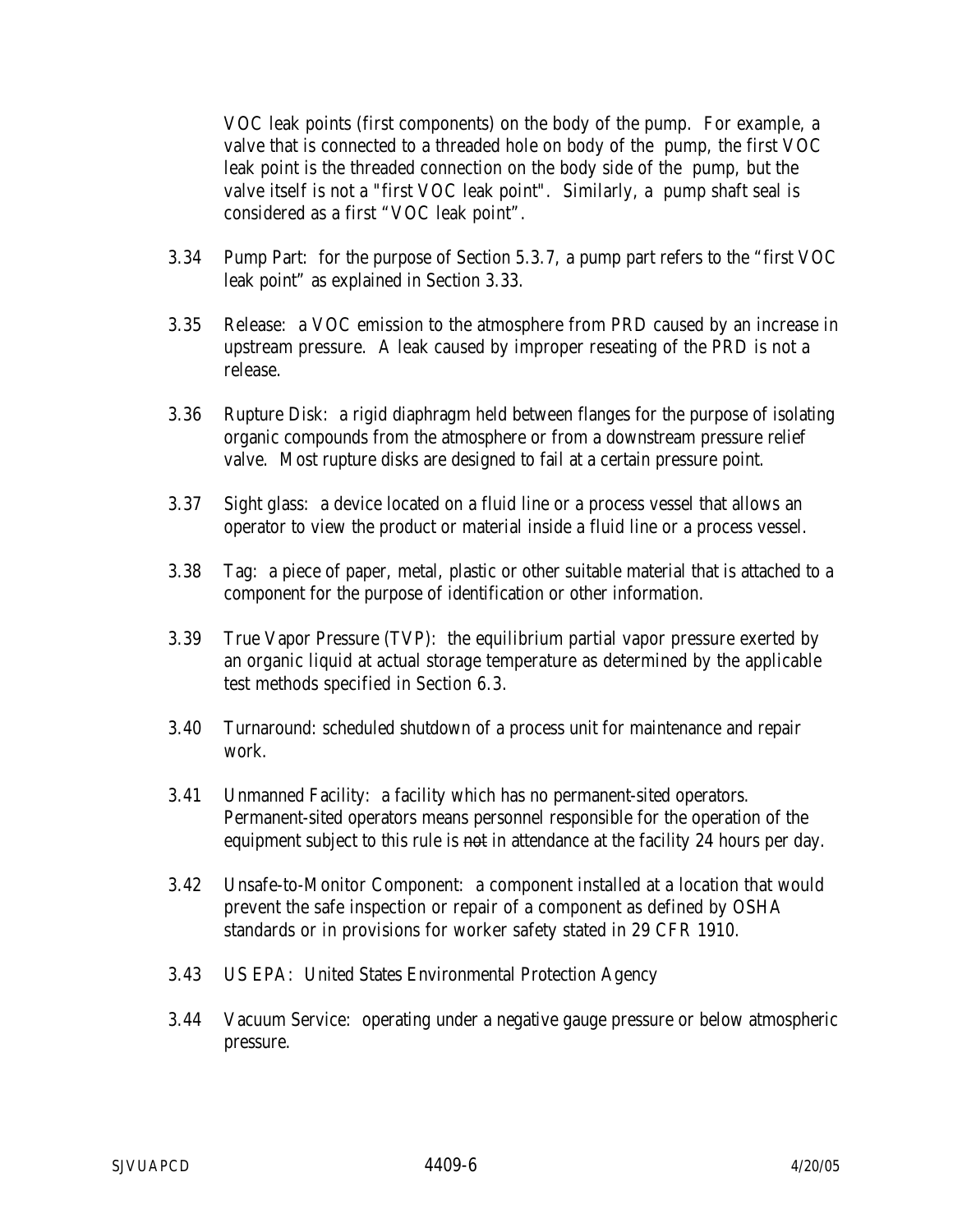- 3.45 Valve: a device that regulates the flow of fluid in a piping system by means of an external actuator acting to permit or block passage of fluid.
- 3.46 Volatile Organic Compound (VOC): as defined in Rule 1020 (Definitions).
- 4.0 Exemptions
	- 4.1 The requirements of this rule shall not apply to components subject to Rule 4623 (Storage of Organic Liquids); to components included in the inspection and maintenance (I&M) program implemented pursuant to Section 5.7 of Rule 4623; or to components subject to Rule 4401 (Steam Enhanced Crude Oil Production Well Vents).
	- 4.2 Except for complying with the applicable requirements of Sections 6.1 and 7.3, the requirements of this rule shall not apply to components described in Sections 4.2.1 through 4.2.10. An operator claiming an exemption pursuant to Section 4.2 shall provide proof of the applicable criteria to the satisfaction of the APCO.
		- 4.2.1 Pressure relief devices, pumps, and compressors equipped with a closed-vent system as defined in Section 3.0.
		- 4.2.3 Components buried below ground.
		- 4.2.4 Components exclusively handling liquid streams which have less than 10 percent by weight  $(<10 \text{ wt\%})$  evaporation at  $150^{\circ}$  C as determined by the test method specified in Section 6.3.3.
		- 4.2.5 Components handling liquids with 90 percent by volume or greater (≥90 vol%) water concentration if the components are located after initial oil/water separation.
		- 4.2.6 Components at oil production facilities and gas production facilities exclusively handling gas/vapor or liquid with a VOC content of ten percent by weight or less  $(\leq 10 \text{ wt\%})$ , as determined by the test methods in Section 6.3.2.
		- 4.2.7 Components at natural gas processing facilities exclusively handing gas/vapor or liquid with a VOC content less than one percent by weight (<1 wt%) as determined by the test method specified in Section 6.3.2.
		- 4.2.8 Components exclusively in vacuum service.
		- 4.2.9 Components handling commercial quality natural gas exclusively.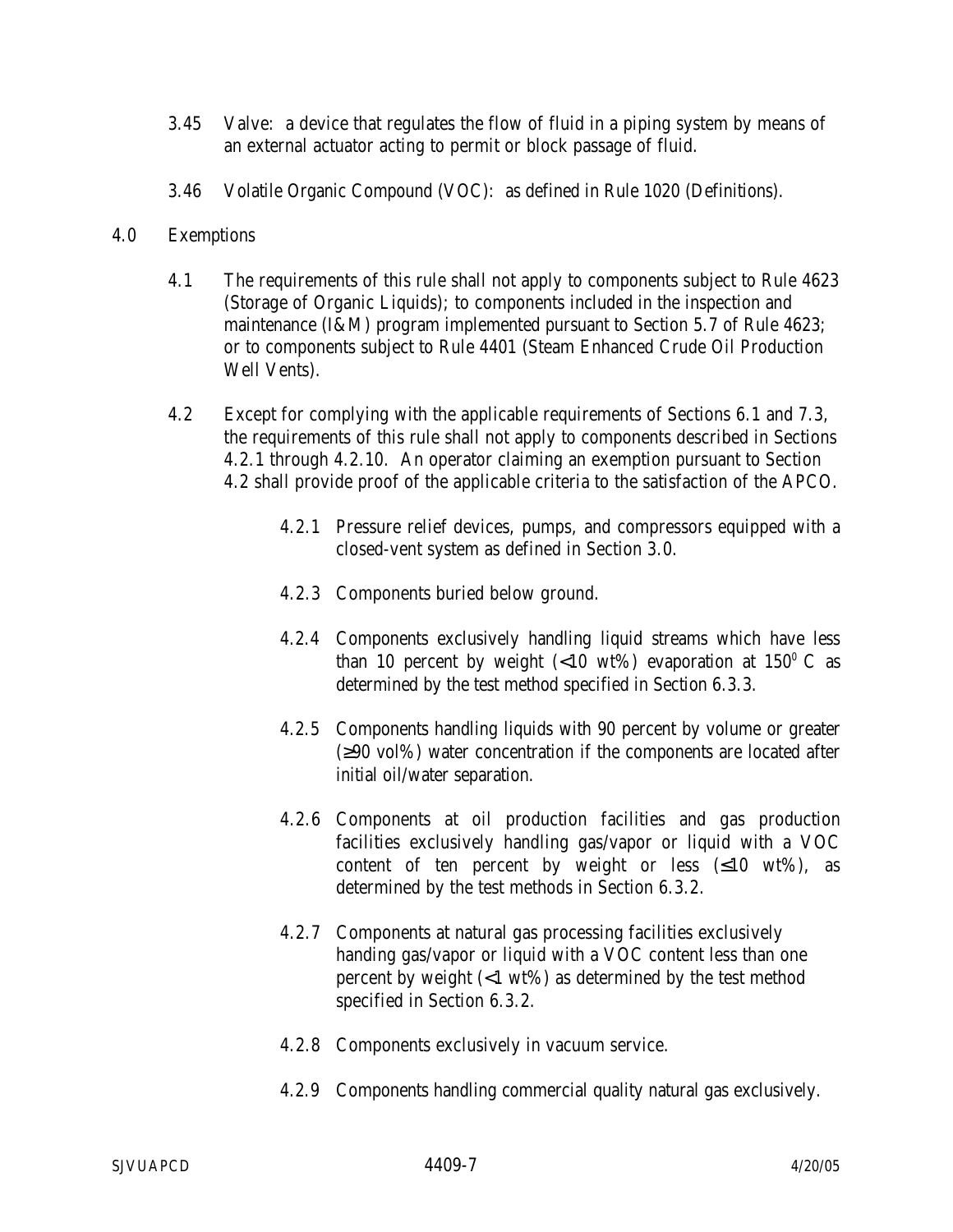4.2.10 One-half inch nominal or less stainless steel tube fittings which have been demonstrated to the APCO to be leak-free based on initial inspection using the test method specified in Section 6.3.1.

#### 5.0 Requirements

- 5.1 Operating Requirements:
	- 5.1.1 An operator shall not use any component that leaks in excess of the applicable leak standards of this rule, or that is found to be in violation of the provisions specified in Section 5.1.3. Components that have been found leaking in excess of the applicable leak standards of this rule may be used provided such leaking components have been identified with a tag for repair, are repaired, or are awaiting re-inspection after being repaired, within the applicable time period specified in this rule.
	- 5.1.2 Each hatch shall be closed at all times except during sampling or adding of process material through the hatch, or during attended repair, replacement, or maintenance operations, provided such activities are done as expeditiously as possible and with minimal spillage of material and VOC emissions to the atmosphere.
	- 5.1.3 Determination of Compliance with the Leak Standards
		- 5.1.3.1 District Inspection
			- 5.1.3.1.1 The operator shall be in violation of this rule if any District inspection demonstrates that one or more of the conditions in Section 5.1.4 exist at the facility.
			- 5.1.3.1.2 Notwithstanding the provision of Section 5.1.3.1.1, minor gas leaks from polished rod stuffing boxes (PRSB) found during any District inspection shall not be counted toward determination of compliance with this rule provided the operator repairs, replaces, or removes leaking PRSB from VOC service as soon as practicable but not later than the time frame specified in this rule.

## 5.1.3.2 Operator Inspection

5.1.3.2.1 Except for annual operator inspection described in Section 5.1.3.2.3, any operator inspection that demonstrates one or more of the conditions in Section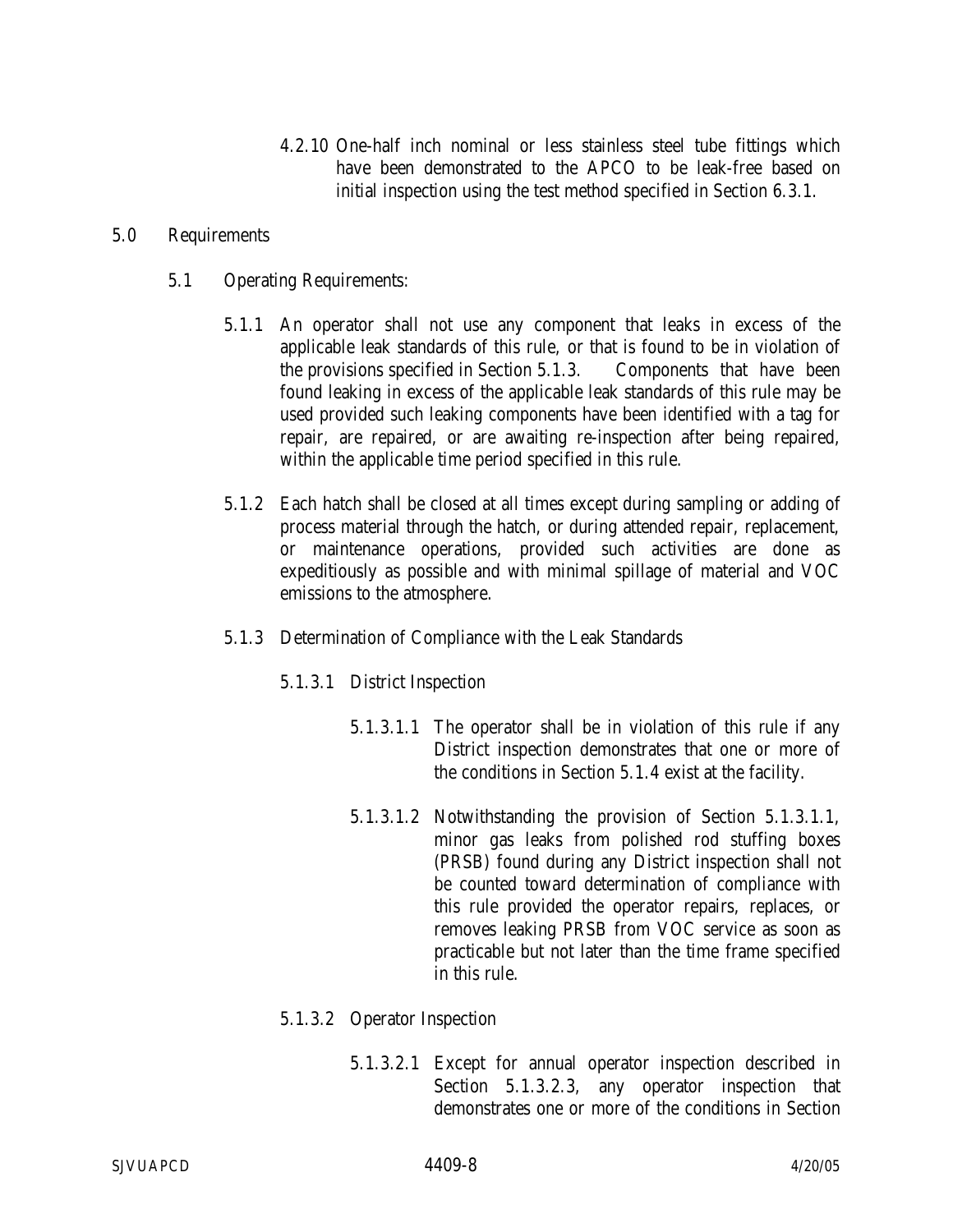5.1.4 exist at the facility shall not constitute a violation of this rule if the leaking components are repaired as soon as practicable but not later than the time frame specified in this rule. Such components shall not be counted towards determination of compliance with the provisions of Section 5.1.4.

- 5.1.3.2.2 Leaking components detected during operator inspection pursuant Section 5.1.3.2.1 that are not repaired, replaced, or removed from operation as soon as practicable but not later than the time frame specified in this rule shall be counted toward determination of compliance with the provisions of Section 5.1.4.
- 5.1.3.2.3 Any operator inspection conducted annually for a component type (including operator annual inspections pursuant to Section 5.2.6, 5.2.7, 5.2.8, or 5.2.9) that demonstrates one or more of the conditions in Section 5.1.4 exist at the facility shall constitute a violation of this rule regardless of whether or not the leaking components are repaired, replaced, or removed from operation within the allowable repair time frame specified in this rule.

## 5.1.4 Leak Standards

For the purpose of this rule, a component shall be considered leaking if one or more of the conditions specified in Sections 5.1.4.1 through 5.1.4.4 exist at the facility.

- 5.1.4.1 An open-ended line or a valve located at the end of the line that is not sealed with a blind flange, plug, cap, or a second closed valve that is not closed at all times, except during attended operations requiring process fluid flow through the open-ended lines. Attended operations include draining or degassing operations, connection of temporary process equipment, sampling of process streams, emergency venting, and other normal operational needs, provided such operations are done as expeditiously as possible and with minimal spillage of material and VOC emissions to the atmosphere.
- 5.1.4.2 A component with a major liquid leak.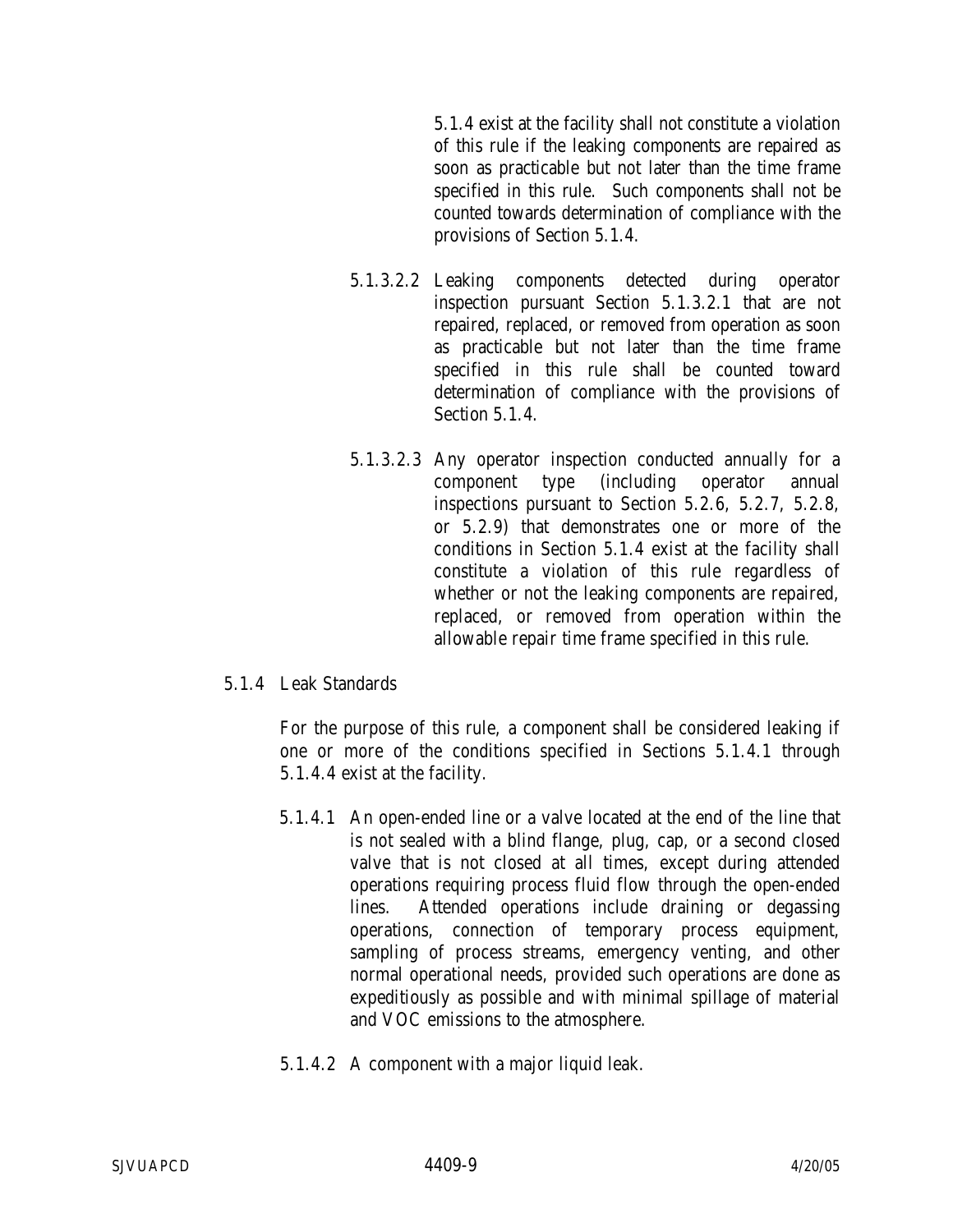- 5.1.4.3 A component with a gas leak greater than 50,000 ppmv.
- 5.1.4.4 A component leak described in Sections 5.1.4.4.1 through 5.1.4.4.3 and numbering in excess of the maximum allowable number or percent specified in Table 2.
	- 5.1.4.4.1 A minor liquid leak; or
	- 5.1.4.4.2 A minor gas leak; or
	- 5.1.4.4.3 A gas leak greater than 10,000 ppmv up to 50,000 ppmv.

Table 2– Maximum Allowable Number or Percent of Leaking Components Per Inspection Period

| Component                                | <b>Maximum Number of Leaks</b> | <b>Maximum Percent or Number</b> |
|------------------------------------------|--------------------------------|----------------------------------|
|                                          | for 200 or fewer Components    | of Leaks for more than 200       |
|                                          | Inspected*                     | Components Inspected*            |
| <b>Valves</b><br>1.                      |                                | 0.5% of number inspected         |
| <b>Threaded Connections</b><br>2.        |                                | 0.5% of number inspected         |
| 3.<br><b>Flanges</b>                     | 1                              | 0.5% of number inspected         |
| 4.<br><b>Pumps</b>                       | $\overline{2}$                 | 1.0% of number inspected         |
| 5.<br><b>Compressors</b>                 |                                | 1 leak                           |
| 6.<br><b>PRDs</b>                        |                                | 1 leak                           |
| 7.<br><b>Polished Rod Stuffing Boxes</b> | 4                              | 2.0% of number inspected         |
| Other Components not listed<br>8.        | 1                              | 1 leak                           |
| in items 1, 2, 3, 4, 5, 6, 7, 9,         |                                |                                  |
| and 10                                   |                                |                                  |
|                                          |                                |                                  |
|                                          | <b>Maximum Number of Leaks</b> | <b>Maximum Number of Leaks</b>   |
|                                          | for 200 or fewer production    | for more than 200 production     |
| Pipes at Light Crude Oil<br>9.           | wells inspected                | wells inspected                  |
| <b>Production Facilities or Gas</b>      | 2                              | 1% of number inspected           |
| <b>Production Facilities</b>             |                                |                                  |
|                                          | <b>Maximum Number of Leaks</b> |                                  |
| <b>Pipes at Natural Gas</b><br>10        | 2                              |                                  |
| <b>Processing Facilities</b>             |                                |                                  |

\*The maximum number of leaks in Table 2 shall be rounded upwards to the nearest integer, where required. The maximum allowable percent of leaks is calculated from the total number of components of a given type inspected during the specified inspection period.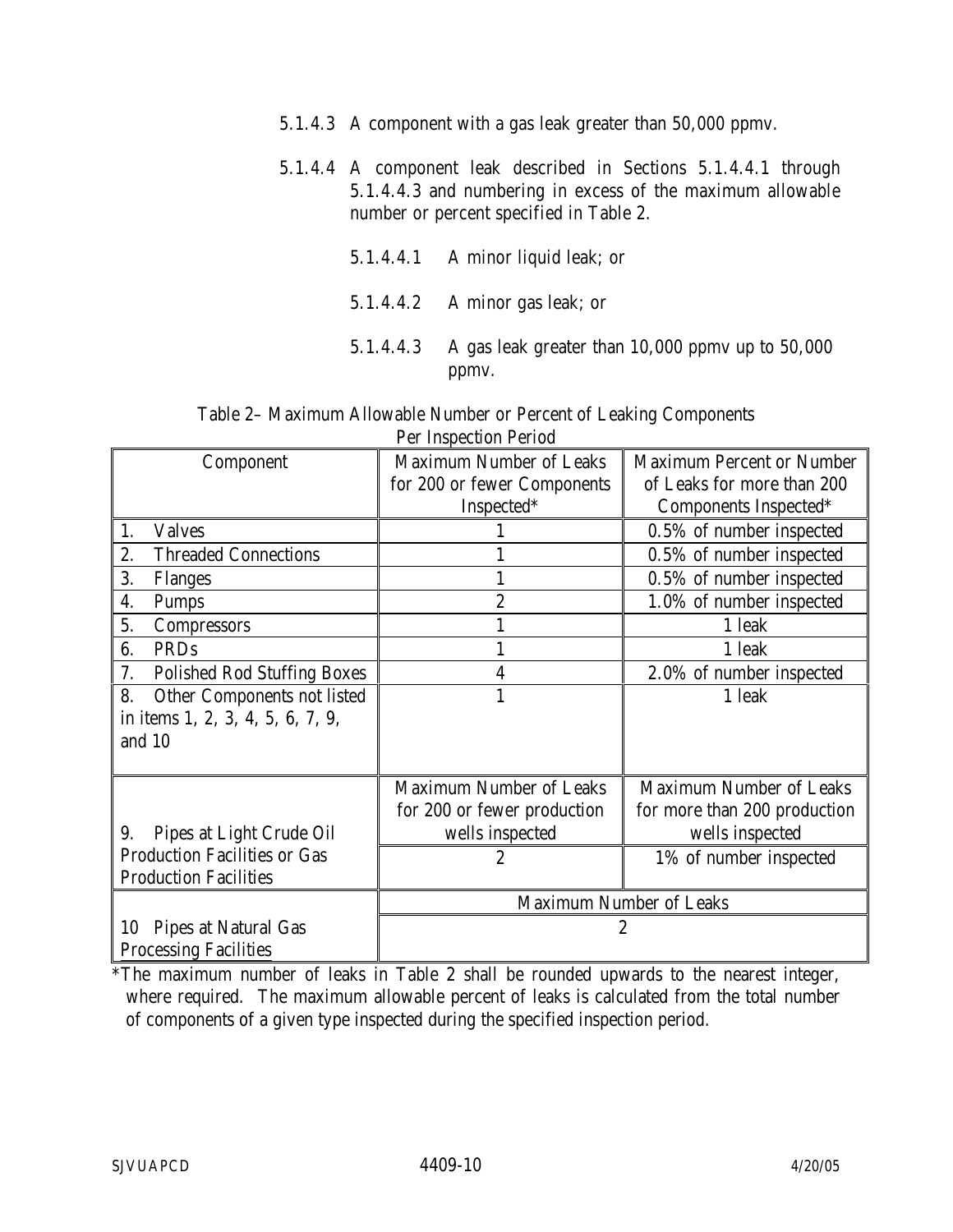- 5.2 Inspection and Re-inspection Requirements
	- 5.2.1 For manned light oil production facilities, gas production facilities, and gas processing facilities, an operator shall audio-visually (by hearing and by sight) inspect for leaks all accessible operating pumps, compressors, pressure relief valves in service at least once every 24 hours except when operators do not report to the facility for that given 24 hours.
	- 5.2.2 For unmanned light oil production facilities, gas production facilities, or gas processing facilities, the operator shall audio-visually inspect for leaks all accessible operating pumps, compressors, PRDs in service at least once per calendar week.
	- 5.2.3 Any audio-visual inspection of all accessible operating pumps, compressors, and PRDs performed by an operator that indicates a leak that cannot be immediately repaired to meet the leak standards of this rule shall be inspected using the test method specified in Section 6.3.1 not later than 24 hours after conducting the audio-visual inspection. If a leak is found, the leak shall be repaired as soon as practicable but not later than the time frame specified in Table 3 of this rule.
	- 5.2.4 Notwithstanding the requirements of Sections 5.2.1, 5.2.2, and 5.2.3, the operator shall inspect all components using the test method specified in Section 6.3.1 at least once every calendar quarter, except for inaccessible components, unsafe-to-monitor components, or pipes. Inaccessible components and unsafe-to-monitor components shall be inspected in accordance with the provisions of Sections 5.2.6 and 5.2.7, respectively. Pipes shall be inspected in accordance with the provisions of Section 5.2 8.
	- 5.2.5 The operator shall inspect, immediately after placing into service, all new, replaced, or repaired fittings, flanges, and threaded connections using the test method specified in Section 6.3.1.
	- 5.2.6 The operator shall inspect all inaccessible components at least once every 12 months using the test method specified in Section 6.3.1.
	- 5.2.7 The operator shall inspect all unsafe-to-monitor components during each turnaround using the test method specified in Section 6.3.1.
	- 5.2.8 The operator shall visually inspect all pipes for leaks at least once every 12 months.
		- 5.2.8.1 Any visual inspection of pipes that indicates a leak that cannot be immediately repaired to meet the leak standards of this rule shall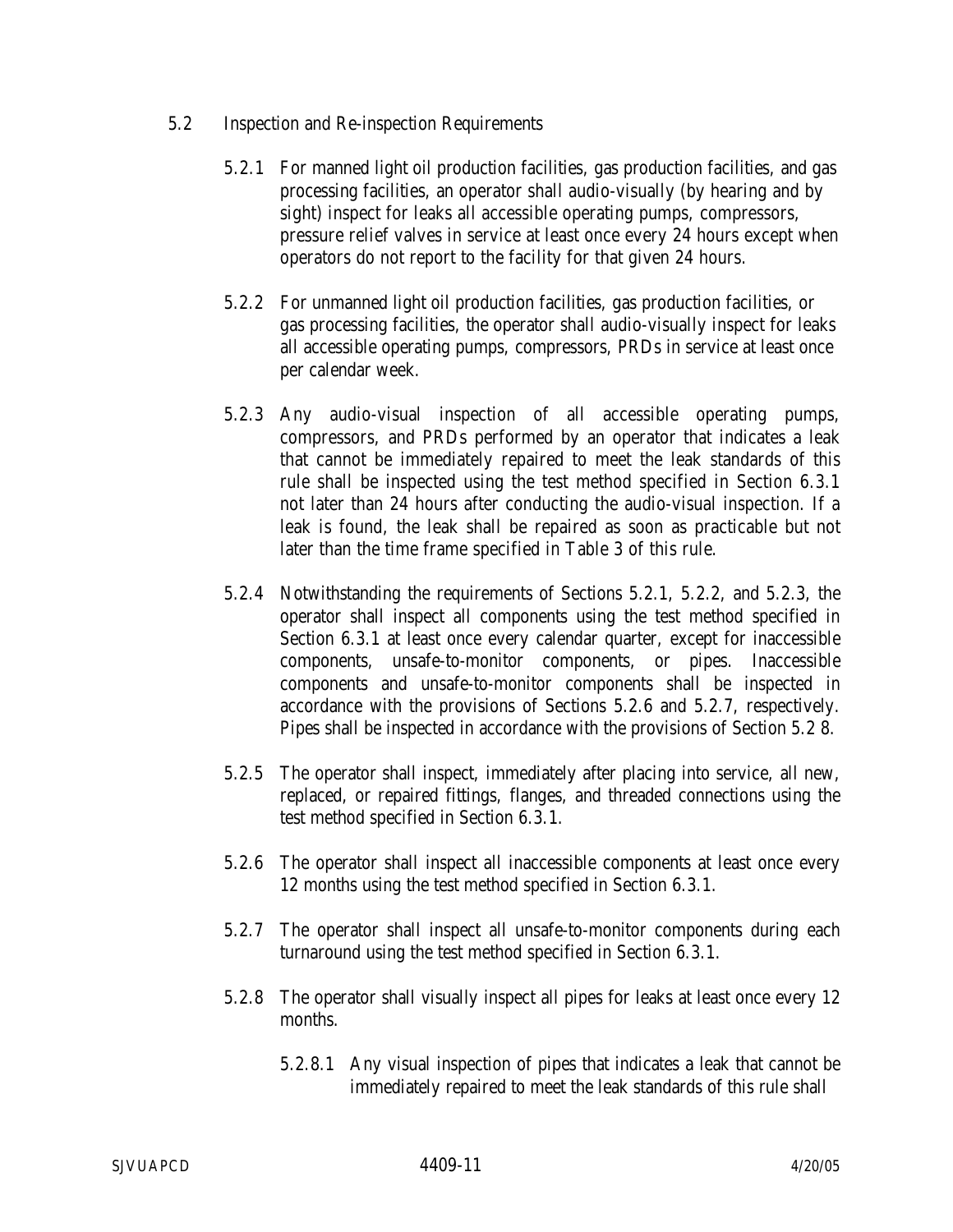be inspected using the test method specified in Section 6.3.1 within 24 hours after detecting the leak. If a leak is found, the leak shall be repaired as soon as practicable but not later than the time frame specified in Table 3 of this rule.

- 5.2.8.2 The operator may conduct the annual pipe inspection required by Section 5.2.8 in conjunction with the annual pipe inspection required by the Department of Oil, Gas, and Geothermal Resources (DOGGR) pursuant to California Code of Regulation Title 14, Division 2, Subchapter 2, Section 1774 (Oilfield Facilities and Equipment Maintenance), or by the Spill Prevention Control and Countermeasure Plan (SPCC) pursuant to 40 Code of Federal Regulation Part 112 (Oil Prevention and Response: Non-Transportation-Related Onshore and Offshore Facilities). Records of annual pipe inspection required by DOGGR or SPCC may be used to document the inspection required by Section 5.2.8. The operator shall maintain the records of such inspections at the facilities. The records shall be made available to the APCO, ARB, and US EPA upon request.
- 5.2.9 Notwithstanding the requirement of Section 5.2.4, the operator may apply for a written approval from the APCO to change the inspection frequency from quarterly to annually for a component type, or an operator who is already on an annual inspection frequency on or before April 20, 2005 may apply for a written approval from the APCO to continue conducting annual inspections for a component type, provided the operator meets all the criteria specified in Sections 5.2.9.1 through 5.2.9.3. This approval shall apply to accessible components types specifically designated by the APCO, except pumps, compressors, and PRDs, which shall continue to be inspected on a quarterly basis.
	- 5.2.9.1 The operator was not in violation of any provision of Sections 5.1 during five consecutive quarterly inspections for that component type.
	- 5.2.9.2 The operator did not receive a Notice of Violation from the APCO during the previous 12 months violating any provisions of this rule for that component type.
	- 5.2.9.3 The written request shall include pertinent documentation to demonstrate that the operator has successfully met the requirements of Sections 5.2.9.1 and 5.2.9.2.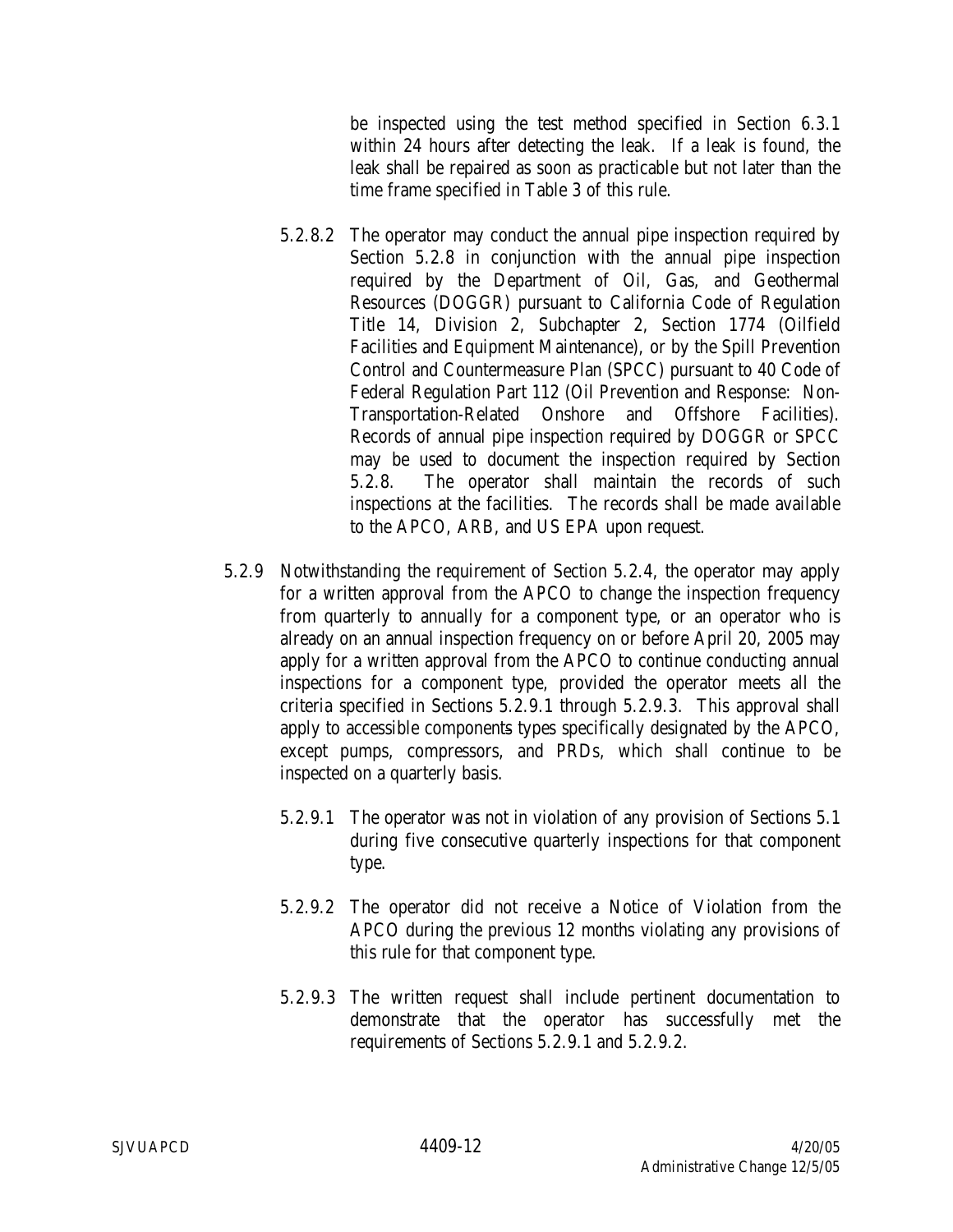- 5.2.10 The annual inspection frequency approved by the APCO pursuant to Section 5.2.9 shall revert to quarterly inspection frequency for a component type if either one of the following occurs:
	- 5.2.10.1 The operator inspection or District inspection demonstrates that a violation of the provisions of Sections 5.1, 5.2, or 5.3 exists for that component type; or
	- 5.2.10.2 The APCO issued a Notice of Violation for violating any of the provisions of this rule during the annual inspection period for that component type.
- 5.2.11 When the inspection frequency changes from annual to quarterly inspections pursuant to Section 5.2.10, the operator shall notify the APCO in writing within five (5) calendar days after changing the inspection frequency. The written notification shall include the reason(s) and date of change to quarterly inspection frequency.
- 5.2.12 The operator shall initially inspect a PRD that releases to the atmosphere using the test method specified in Section 6.3.1 as soon as practicable but not later than 24 hours after the time of the release. The operator shall reinspect the PRD using the test method specified in Section 6.3.1 not earlier than 24 hours after the initial inspection but not later than 15 calendar days after the date of the release and is leak-free. If the PRD is found to be leaking at either inspection, the PRD leak shall be treated as if the leak was found during quarterly operator inspections.
- 5.2.13 Except for PRD subject to the requirements of Section 5.2.12, a component shall be inspected not later than 15 calendar days after repairing the leak or replacing the component using the test method specified in Section 6.3.1.
- 5.2.14 A District inspection in no way fulfills any of the mandatory inspection requirements that are placed upon operators and cannot be used or counted as an inspection required of an operator. Any attempt by an operator to count such District inspections as part of the mandatory operator's inspections is considered a willful circumvention of the rule and is a violation of this rule.
- 5.3 Maintenance Requirements
	- 5.3.1 Upon detection of a leaking component, the operator shall affix to that component a weatherproof readily visible tag.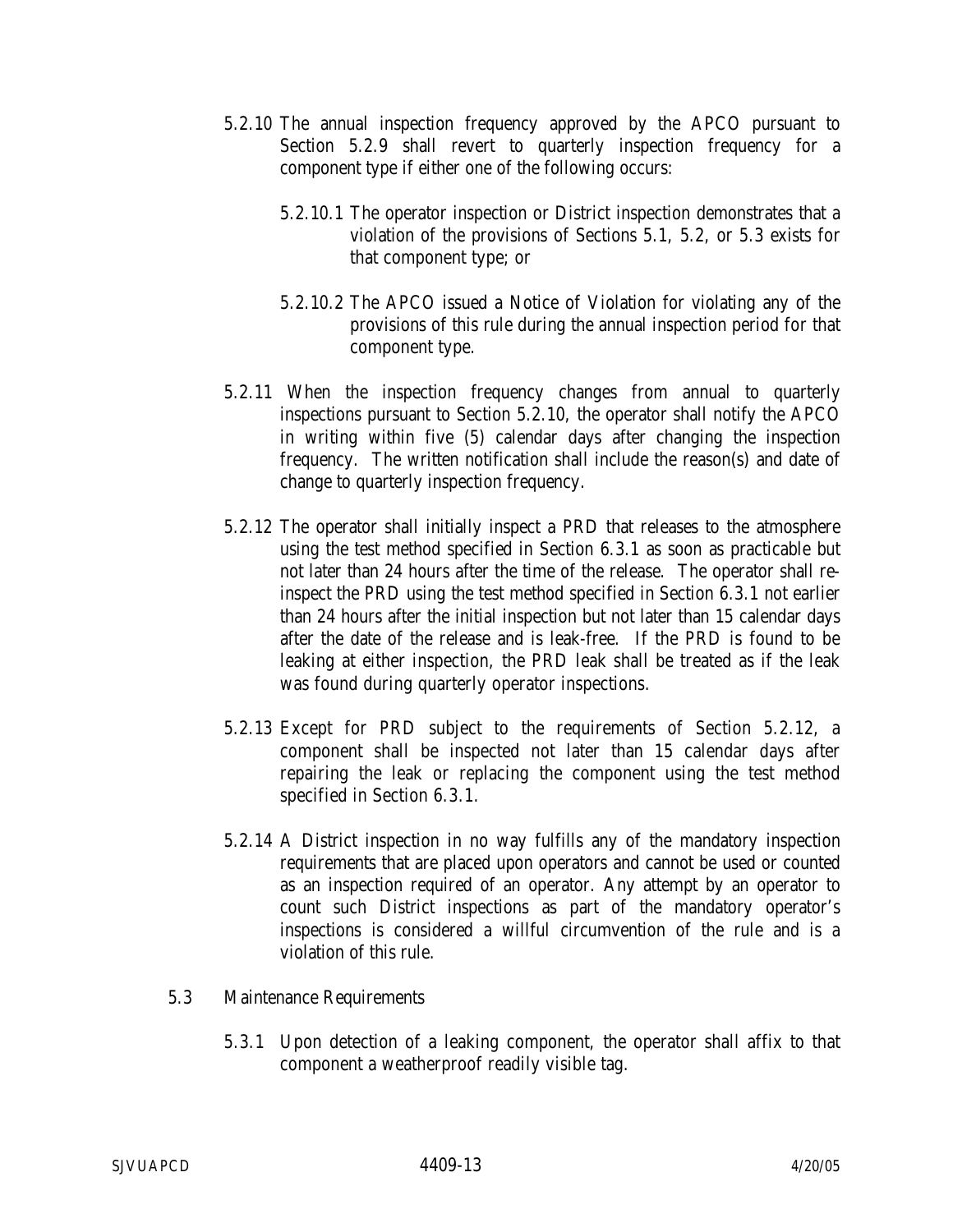- 5.3.2 The tag shall remain affixed to the component until all the conditions specified in Sections 5.3.2.1 through 5.3.2.3 have been met.
	- 5.3.2.1 The leaking component has been repaired or replaced; and
	- 5.3.2.2 The component has been re-inspected using the test method in Section 6.3.1; and
	- 5.3.2.3 The component is found to be in compliance with the requirements of this rule.
- 5.3.3 The tag shall include the following information:
	- 5.3.3.1 Date and time of leak detection.
	- 5.3.3.2 Date and time of leak measurement.
	- 5.3.3.3 For gaseous leaks, indicate the leak concentration in ppmv.
	- 5.3.3.4 For liquid leaks, indicate whether it is a major liquid leak or a minor liquid leak.
	- 5.3.3.5 For essential components, unsafe-to-monitor components, or critical components, so indicate on the tag.
- 5.3.4 An operator shall minimize all component leaks immediately to the extent possible, but not later than one (1) hour after detection of leak in order to stop or reduce leakage to the atmosphere.
- 5.3.5 If the leak has been minimized but the leak still exceeds the applicable leak standards of this rule, an operator shall comply with at least one of the requirement of Sections 5.3.5.3, 5.3.5.4 or 5.3.5.5 as soon as practicable but not later than the time period specified in Table 3. For each calendar quarter, the operator may be allowed to extend the repair period as specified in Table 3, for a total number of leaking components, not to exceed 0.05 percent of the number of components inspected, by type, rounded upward to the nearest integer where required.
	- 5.3.5.1 The leak rate measured after leak minimization has been performed shall be the leak rate used to determine the repair period specified in Table 3.
	- 5.3.5.2 The start of the repair period shall be the time of the initial leak detection.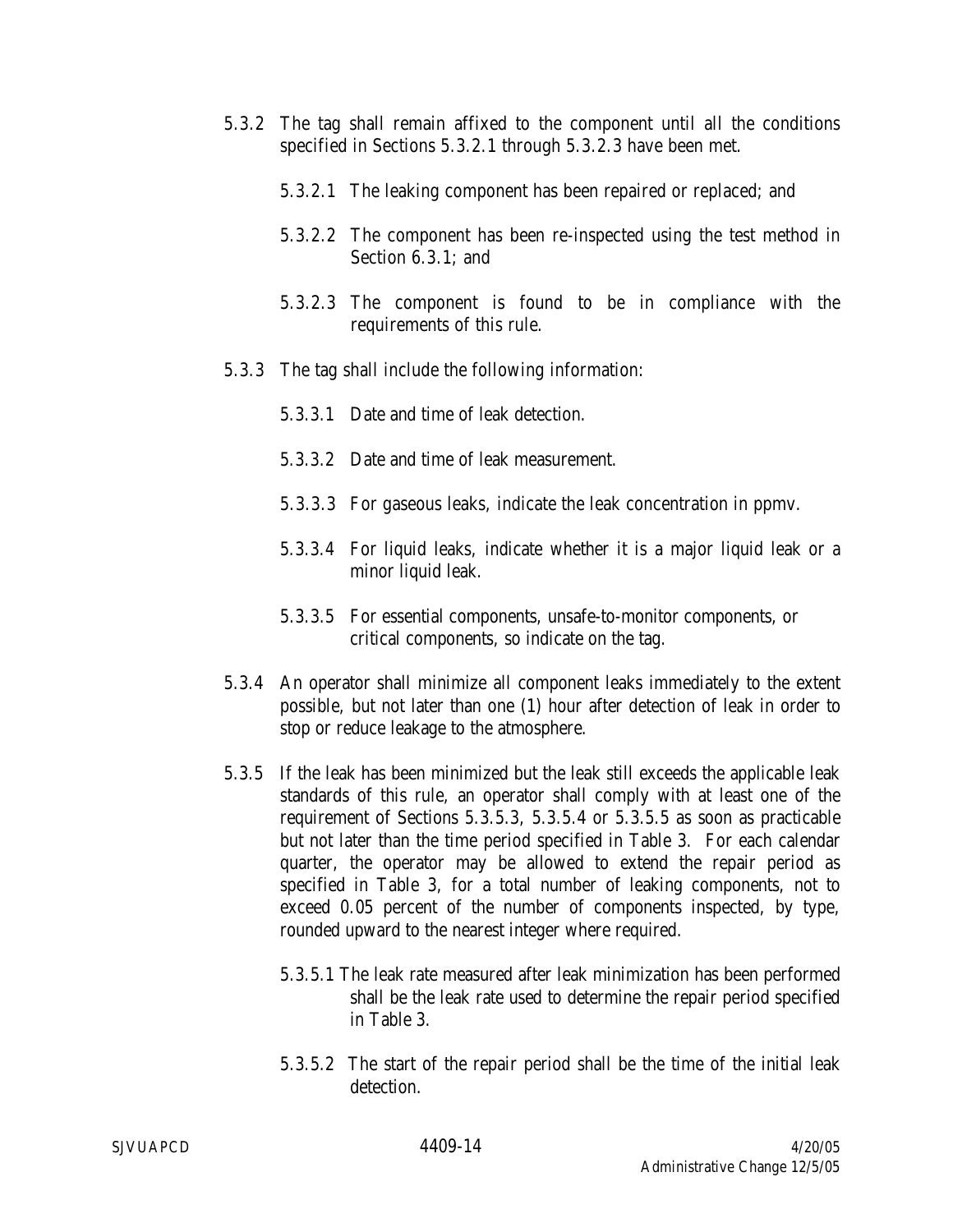- 5.3.5.3 Repair or replace the leaking component; or
- 5.3.5.4 Vent the leaking component to a closed vent system as defined in Section 3.0.
- 5.3.5.5 Remove the leaking component from operation.

| Table of Impall I cribu                              |                                             |                                                                |  |  |
|------------------------------------------------------|---------------------------------------------|----------------------------------------------------------------|--|--|
| Type of Leak                                         | <b>Repair Period</b><br>in Calendar<br>Days | <b>Extended</b><br><b>Repair Period</b><br>in Calendar<br>Days |  |  |
| <b>Gas Leaks</b>                                     |                                             |                                                                |  |  |
| Minor Gas Leak (See Table 1)                         | 7                                           |                                                                |  |  |
| Major Gas Leak greater than 10,000 ppmv but equal to | 3                                           | $\overline{2}$                                                 |  |  |
| or less than $50,000$ ppmv                           |                                             |                                                                |  |  |
| Major Gas Leak greater than 50,000 ppmv              | $\overline{2}$                              |                                                                |  |  |
| <b>Liquid Leaks</b>                                  |                                             |                                                                |  |  |
| Minor Liquid Leak (See Section 3.20.2)               | 3                                           | 0                                                              |  |  |
| Major Liquid Leak (See Section 3.20.1)               | $\overline{2}$                              |                                                                |  |  |

Table 3. Repair Period

- 5.3.6 If the leaking component is an essential component or a critical component and which cannot be immediately shut down for repairs, the operator shall:
	- 5.3.6.1 Minimize the leak within one hour after detection of leaks; and
	- 5.3.6.2 If the leak has been minimized, but the leak still exceeds the applicable leak standards of this rule, the essential component or critical component shall be repaired or replaced to eliminate the leak during the next process unit turnaround, but in no case later than one year from the date of the original leak detection, whichever is comes earlier.
- 5.3.7 For any component that has incurred five repair actions for major gas leaks or major liquid leaks, or combination of major gas leaks and major liquid leaks within a continuous 12-month period, the operator shall comply with at least one of the requirements specified in Sections 5.3.7.1, 5.3.7.2, 5.3.7.3, or 5.3.7.4 by the applicable deadlines specified in Sections 5.3.7.5 and 5.3.7.6. If the original leaking component is replaced with a new like-in-kind component before incurring five repair actions for major leaks within 12-consecutive months, the repair count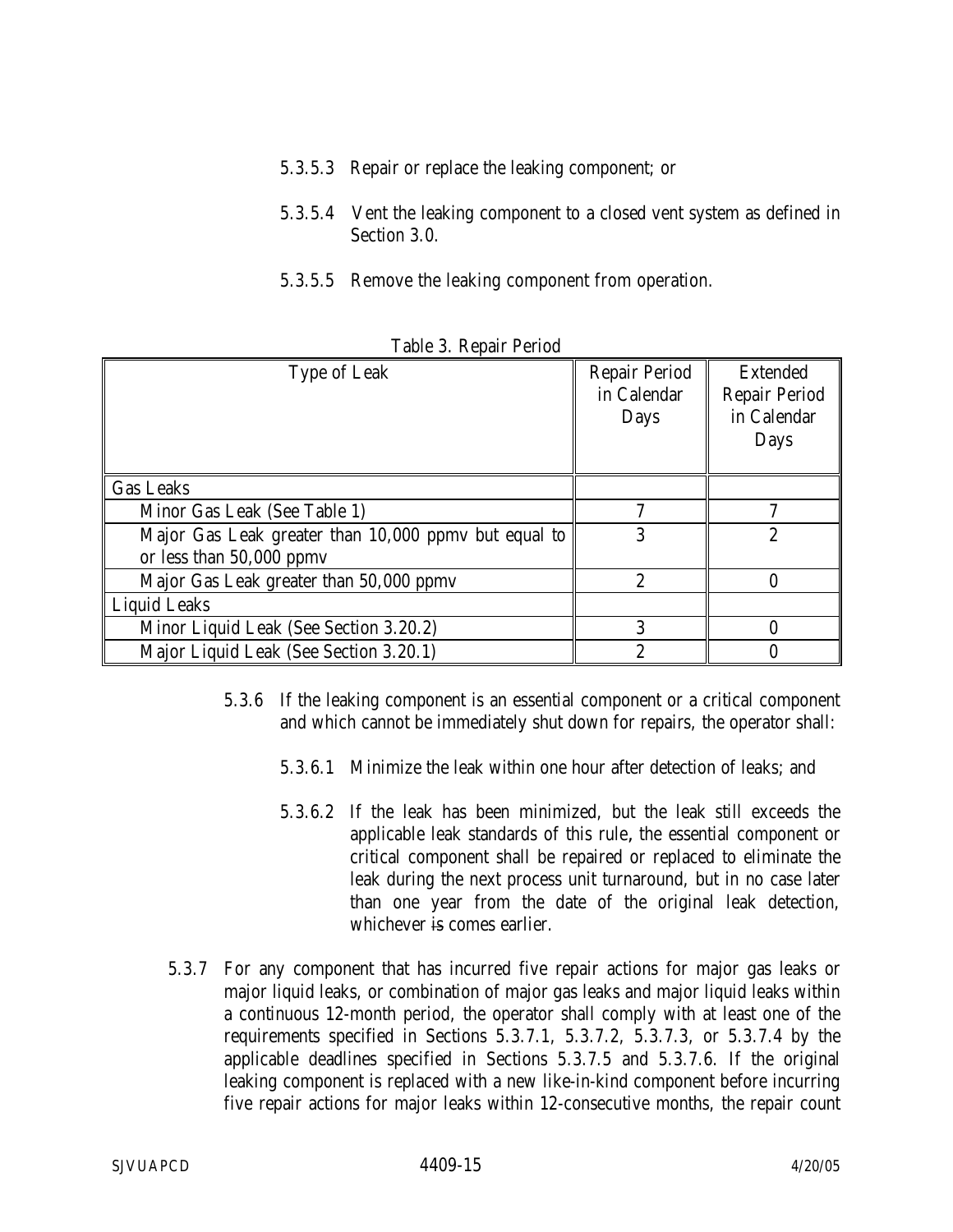shall start over for the new component. An entire compressor or pump need not be replaced provided the compressor part(s) or pump part(s) that have incurred five repair actions as described in Section 5.3.7 are brought into compliance with at least one of the requirements of Sections 5.3.7.1 through 5.3.7.6.

5.3.7.1 Replace or retrofit the component with the control technology specified in Table 4. Notify the APCO in writing prior to replacing or retrofitting the component; or

| <b>Component Type</b>       | <b>Control Technology</b>                                                    |
|-----------------------------|------------------------------------------------------------------------------|
| <b>Compressors</b>          | Replace existing seal with dual mechanical seal, oil-film seal, gas seal, or |
|                             | face-type seal                                                               |
| Pumps                       | Replace with seal-less pump or replace with dual mechanical seal             |
| PRD                         | Replace PRD and install a rupture disc in the line which precedes the PRD    |
|                             | such that the PRD is in series with and follows the rupture disc.            |
| <b>Valves</b>               | Replace with sealed bellows valve, or graphite or teflon chevron seal rings  |
|                             | in a live-loaded packing gland                                               |
| Threaded Connections        | Weld connections or replace threaded connections with flanges                |
| <b>Sampling Connections</b> | Replace with closed-loop sampling system                                     |

Table 4 - Component Control Technology Replacement/Retrofit

- 5.3.7.2 Replace the component with Achieved-in-Practice Best Available Control Technology (BACT) equipment, as determined in accordance with Rule 2201 (New and Modified Stationary Source Review Rule), and as approved by the APCO in writing; or
- 5.3.7.3 Vent the component to an APCO-approved closed-vent system as defined in Section 3.0; or
- 5.3.7.4 Remove the component from operation.
- 5.3.7.5 For any component that is accessible, is not unsafe-to-monitor, is not an essential component, is not a critical component, the operator shall comply with the requirement of Section 5.3.7.1, Section 5.3.7.2, Section 5.3.7.3, or Section 5.3.7.4 as soon as practicable but not later than twelve (12) months after the date of detection of the fifth major leak within a continuous 12 month period as indicated in Section 5.3.7.
- 5.3.7.6 For any inaccessible component, unsafe-to-monitor component, essential component, or critical component the operator shall comply with the requirement of Section 5.3.7.1, Section 5.3.7.2, Section 5.3.7.3 or Section 5.3.7.4 as soon as practicable but not later than the next turnaround or not later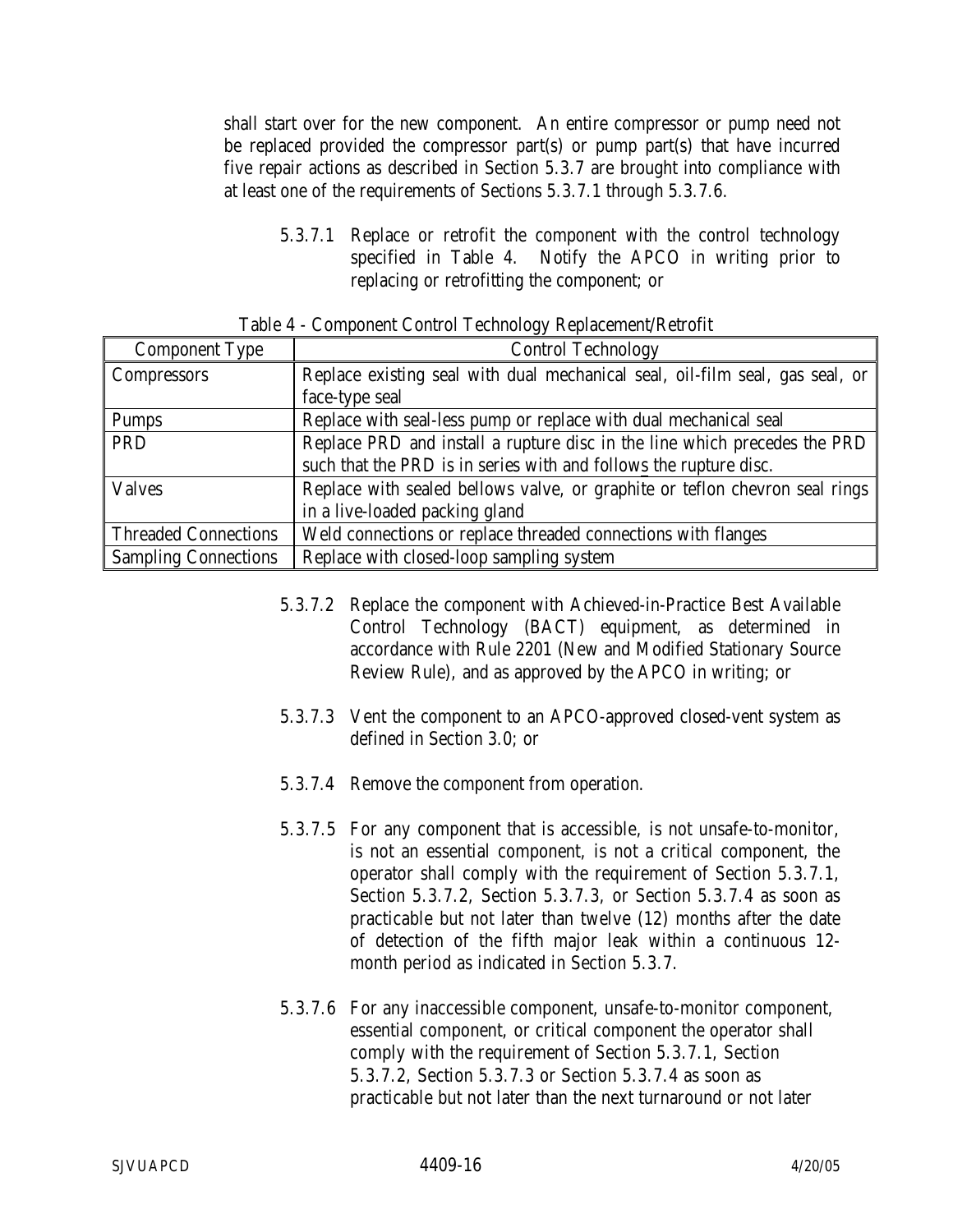than two (2) years after the date of detection of the fifth major leak within a continuous 12-month period as indicated in Section 5.3.7, whichever comes earlier.

- 5.4 Component Identification Requirements
	- 5.4.1 All major components and critical components shall be physically identified clearly and visibly for inspection, repair, and recordkeeping purposes. The physical identification shall consist of labels, tags, manufacturer's nameplate identifier, serial number, or model number, or other system approved by the APCO that enables an operator or the APCO to locate each individual component. The operator shall replace tags or labels that become missing or unreadable as soon as practicable but not later than 24 hours after discovery.
	- 5.4.2 The operator shall comply with the requirements of Section 6.1.4 if there is any change in the description of major components or critical components.
- 6.0 Administrative and Recordkeeping Requirements
	- 6.1 Operator Management Plan
		- 6.1.1 By October 20, 2005, an operator whose existing components are either subject to this rule or whose existing components are exempt pursuant to Section 4.2 of this rule on or before April 20, 2005 shall submit an Operator Management Plan for approval by the APCO.
		- 6.1.2 The operator shall keep a copy of the APCO-approved Operator Management Plan at the facility and make it available to the APCO, ARB, and US EPA upon request.
		- 6.1.3 The operator shall describe in the Operator Management Plan all components subject to this rule and all components that are exempt pursuant to Section 4.2 of this rule. The Plan shall contain a description of the procedures that the operator will use to comply with the requirements of this rule. The Plan shall include, at a minimum, all of the following information:
			- 6.1.3.1 Identification and description of any known hazard that might affect the safety of an inspector.
			- 6.1.3.2 Diagrams, charts, spreadsheets, or other methods approved by the APCO which describe the following information: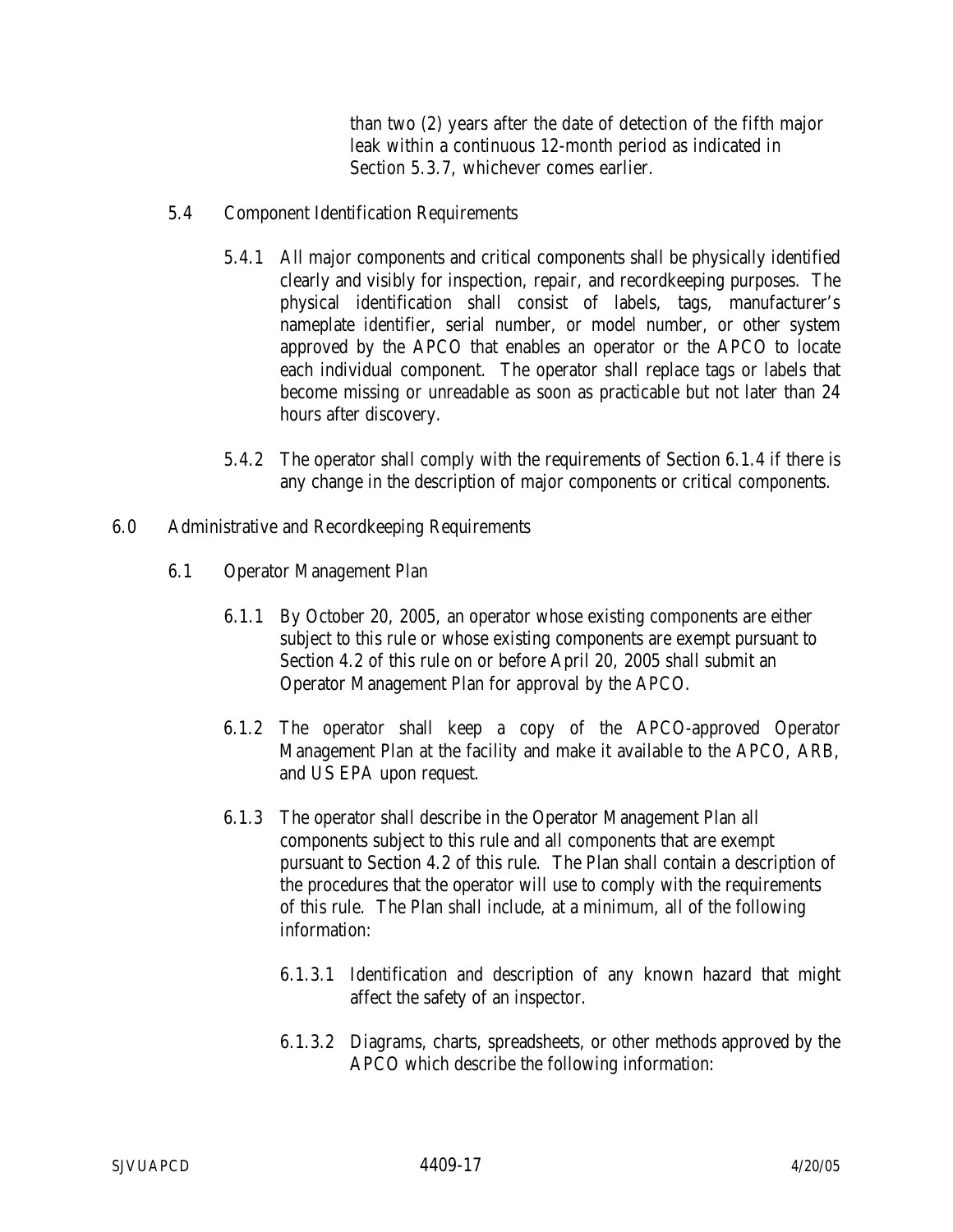- 6.1.3.2.1 Except for pipes, the number of components that are subject to this rule by component type and type of service (i.e., liquid service or gas/vapor service).
- 6.1.3.2.2 Except for pipes, the number and types of major components, inaccessible components, unsafe-tomonitor components, critical components, and essential components that are subject to this rule including the reason(s) for such designation.
- 6.1.3.2.3 Except for pipes, the location of components subject to the rule (components may be grouped together functionally by process unit or facility description).
- 6.1.3.2.4 Except for pipes, components exempt pursuant to Section 4.2 (except for components buried below ground) may be described in the Operator Management Plan by grouping them functionally by process unit or facility description. The results of any laboratory testing or other pertinent information to demonstrate compliance with the applicable exemption criteria for components for which an exemption is being claimed pursuant to Sections 4.2 shall be submitted with the Operator Management Plan.
- 6.1.3.3 Detailed schedule of inspection to be conducted as required by this rule, including identification of all unmanned or manned oil production facilities, gas production facilities, and gas processing facilities.
- 6.1.3.4 Specify whether a qualified contractor or in-house team will perform the inspections.
- 6.1.3.5 Establish an employee training program for inspecting, repairing, and recordkeeping procedures, as necessary.
	- 6.1.3.5.1 Specify the training standards for personnel performing inspections and repairs.
	- 6.1.3.5.2 Document the leak detection training in conducting the test method specified in Section 6.3.1 for new operators, and for experienced operators, as necessary.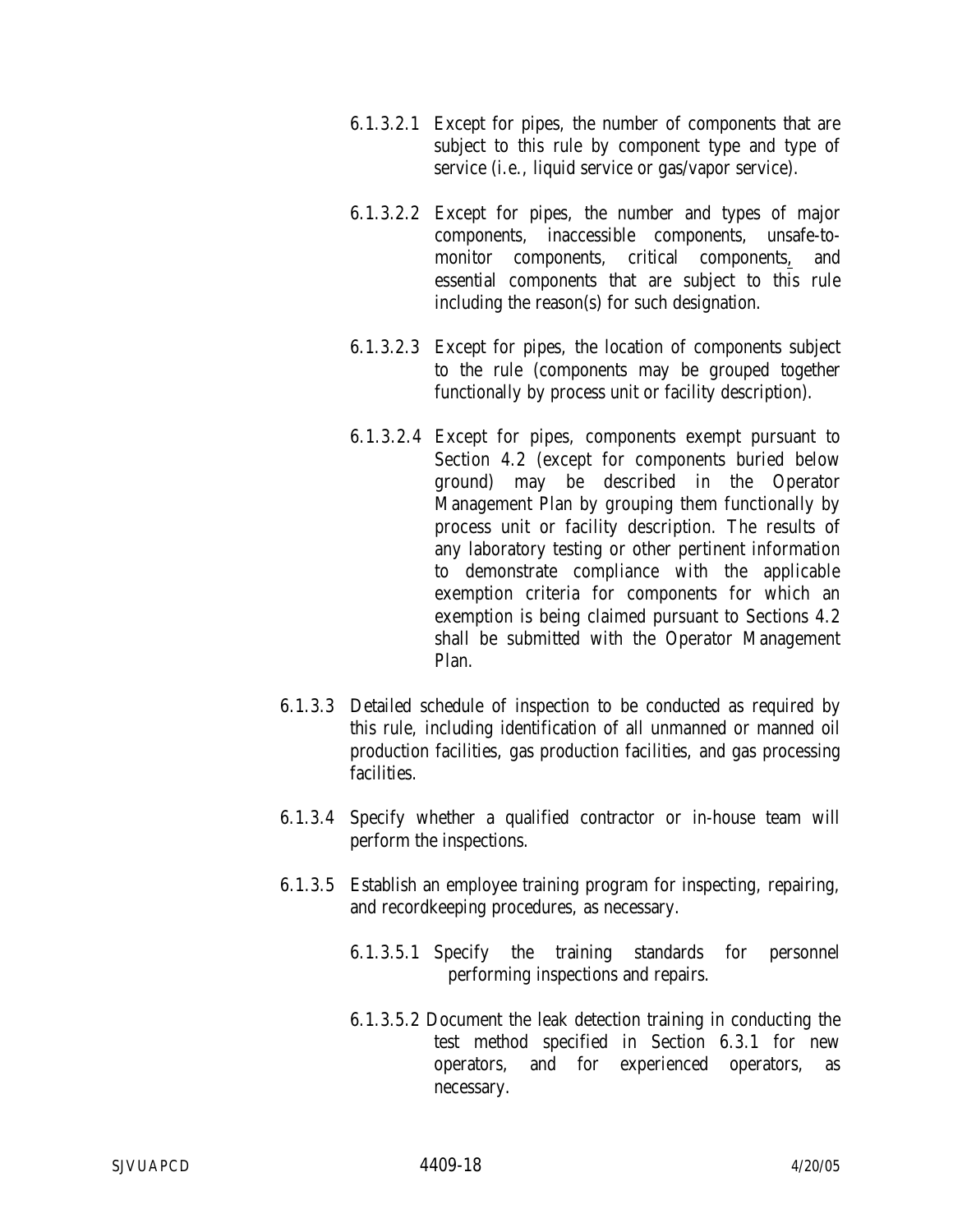- 6.1.3.5.3 The operator shall maintain copies of the training records at the facility. Copies of the training records shall be made available to the APCO, US EPA, and ARB upon request.
- 6.1.4 By January 30 of each year, the operator shall submit to the APCO for approval, in writing, an annual report indicating any changes to an existing Operator Management Plan.
- 6.1.5 The APCO shall provide written notice to the operator of the approval or incompleteness of a new or revised Operator Management Plan within 60 days of receiving such Plan. If the APCO fails to respond in writing within 60 days after the date of receiving the Plan, it shall be deemed approved. No provision of the Plan, approved or not, shall conflict with or take precedence over any provision of this rule.
- 6.2 Inspection Log
	- 6.2.1 The operator shall maintain an inspection log containing, at a minimum, all of the following information:
		- 6.2.1.1 Total number of components inspected, and total number and percentage of leaking components found by component types.
		- 6.2.1.2 Location, type, name or description of each leaking component and description of any unit where the leaking component is found.
		- 6.2.1.3 Date of leak detection and method of leak detection.
		- 6.2.1.4 For gaseous leaks, record the leak concentration in ppmv, and for liquid leaks record whether the leak is a major liquid leak or a minor liquid leak.
		- 6.2.1.5 Date of repair, replacement, or removal from operation of leaking components.
		- 6.2.1.6 Identification and location of essential components and critical components found leaking that cannot be repaired until the next process unit turnaround or not later than one year after leak detection, whichever comes earlier.
		- 6.2.1.7 Methods used to minimize the leak from essential components and critical components found leaking that cannot be repaired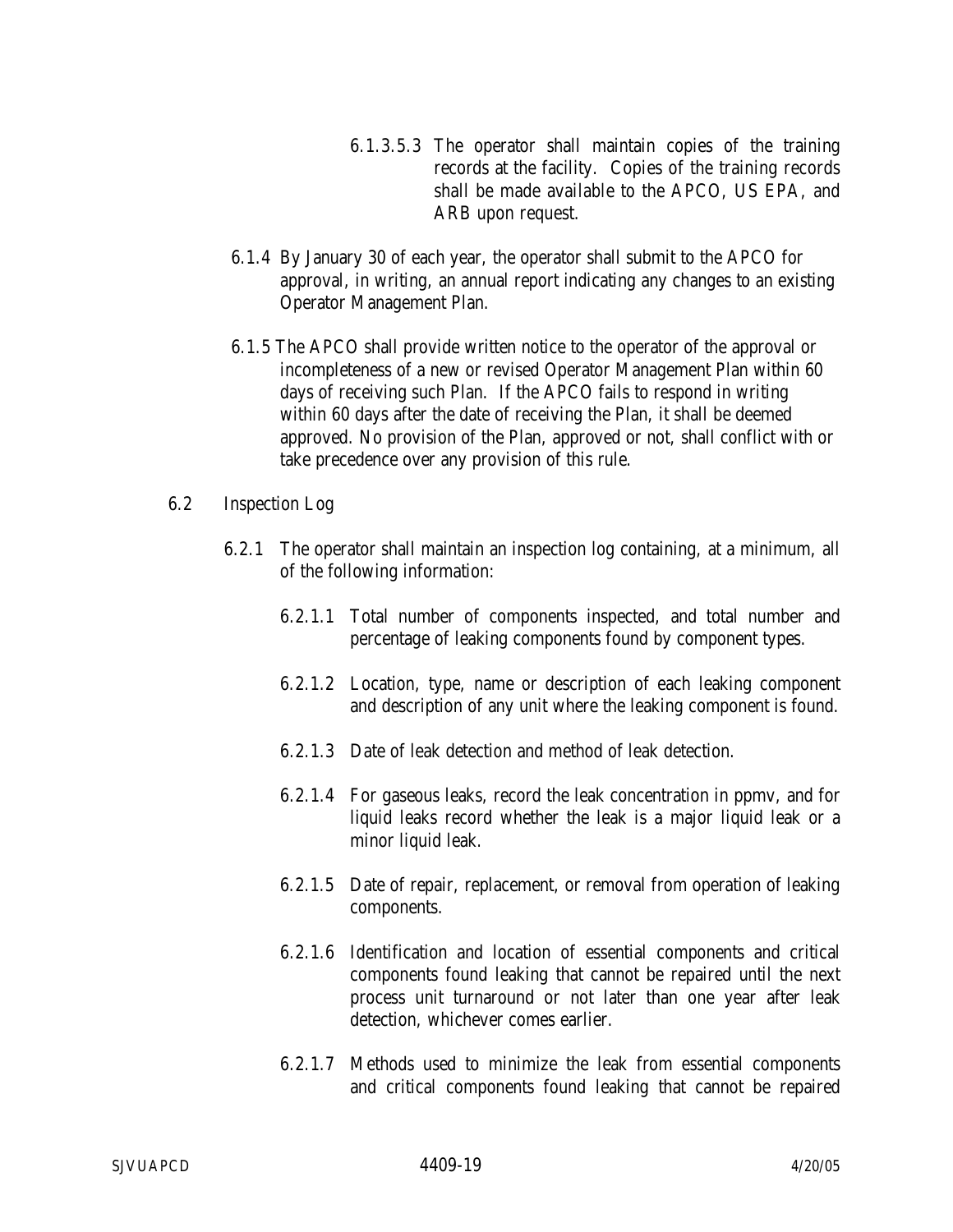until the next process unit turnaround or not later than one year after leak detection, whichever comes earlier.

- 6.2.1.8 After the component is repaired or is replaced, the date of reinspection and the leak concentration in ppmv.
- 6.2.1.9 Inspector's name, business mailing address, and business telephone number.
- 6.2.1.10 The facility operator responsible for the inspection and repair program shall sign and date the inspection log certifying the accuracy of the information recorded in the log.
- 6.2.2 Records of leaks detected during quarterly or annual operator inspection, and each subsequent repair and re-inspection, shall be submitted to the APCO, ARB, and US EPA upon request.
- 6.2.3 Records of each calibration of the portable hydrocarbon detection instrument utilized for inspecting components, including a copy of current calibration gas certification from the vendor of said calibration gas cylinder, the date of calibration, concentration of calibration gas, instrument reading of calibration gas before adjustment, instrument reading of calibration gas after adjustment, calibration gas expiration date, and calibration gas cylinder pressure at the time of calibration.
- 6.2.4 Copies of all records required by Section 6.2 of this rule shall be retained for a minimum of five (5) years after the date of an entry, and the records shall be made available to the APCO, ARB, and US EPA upon request.
- 6.3 Test Methods

Equivalent test methods other than specified in Sections 6.3.1 through 6.3.8 may be used provided such test methods have received prior approval from the US EPA, ARB, and APCO.

- 6.3.1 Measurements of gaseous leak concentrations shall be conducted according to US EPA Method 21 using an appropriate portable hydrocarbon detection instrument calibrated with methane. The instrument shall be calibrated in accordance with the procedures specified in US EPA Method 21 or the manufacturer's instruction, as appropriate, not more than 30 days prior to its use. The operator shall record the calibration date of the instrument.
- 6.3.2 The VOC content by weight percent (wt.%) shall be determined using American Society of Testing and Materials (ASTM) D1945 for gases and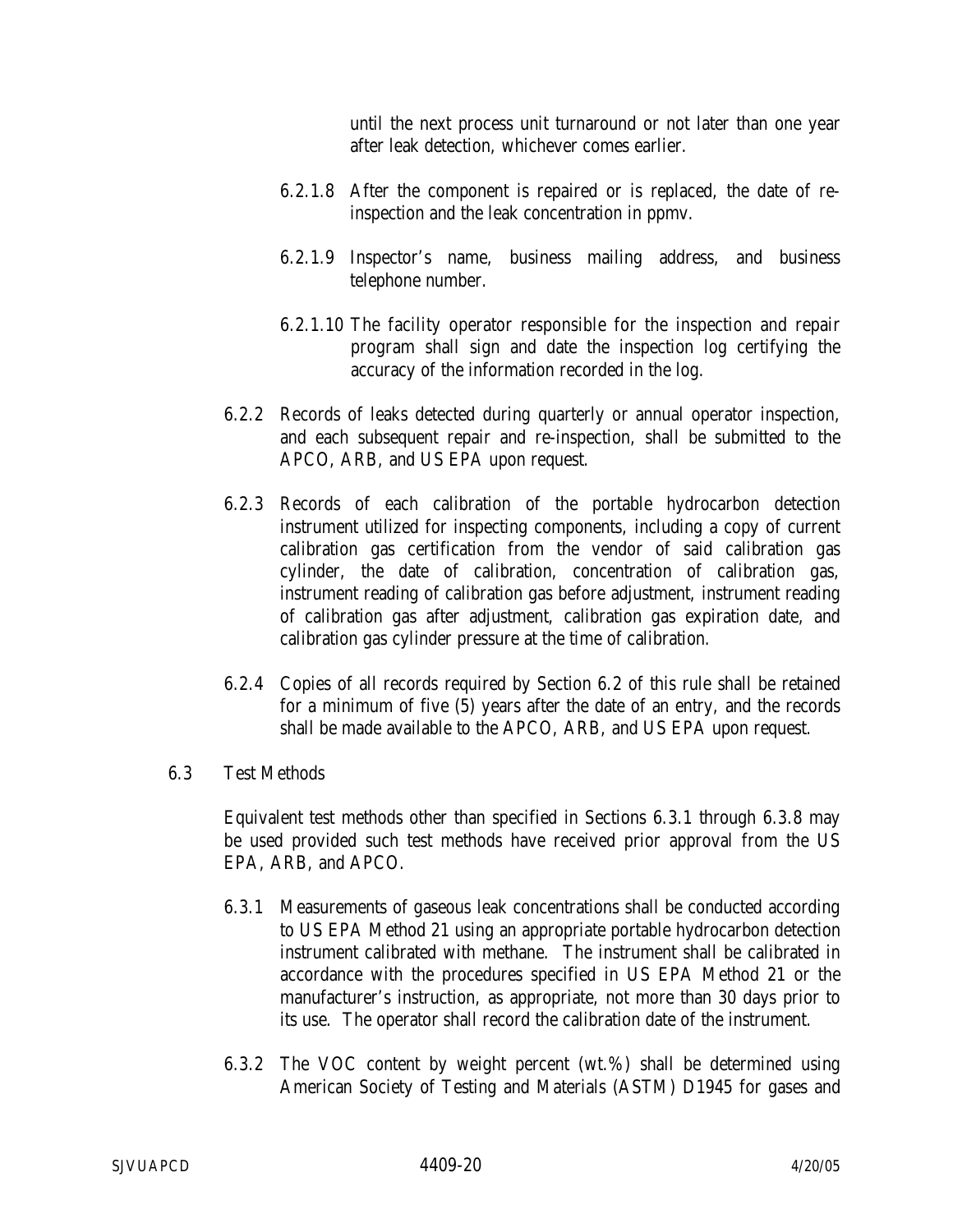South Coast Air Quality Management District (SCAQMD) Method 304-91 for liquids.

- 6.3.3 The percent by volume liquid evaporated at 150°C shall be determined using ASTM Method D 86-82.
- 6.3.4 The TVP of any organic liquid shall be determined by measuring the Reid Vapor Pressure (RVP) using ASTM D 323-94 (Test Method for Vapor Pressure for Petroleum Products), and converting the RVP to TVP at the maximum organic liquid storage temperature. The conversion of RVP to TVP shall be done in accordance with the procedures in Appendix A. Appendix A is an excerpt from the oil and gas section of "California Air Resources Boards (ARB) Technical Guidance Document to the Criteria and Guidelines Regulation for AB 2588", dated August 1989.
- 6.3.5 The API gravity of crude oil or petroleum distillate shall be determined by using ASTM Method D 287-92 (2000) e1 "Standard Test Method for API Gravity of Crude Petroleum and Petroleum Products (Hydrometer Method) or ASTM 1298-85 (Standard Practice for Density, Relative Density, or API Gravity of Crude Petroleum and Liquid Petroleum Products by Hydrometer Method). Sampling for API gravity shall be performed in accordance with ASTM Method D 4057-95 "Standard Practices for Manual Sampling of Petroleum and Petroleum Products".
- 6.3.6 The control efficiency of any VOC control device, measured and calculated as carbon, shall be determined by US EPA Method 25, except when the outlet concentration must be below 50 ppm in order to meet the standard, in which case US EPA Method 25a may be used. US EPA Method 18 may be used in lieu of US EPA Method 25 or US EPA Method 25a provided the identity and approximate concentrations of the analytes/compounds in the sample gas stream are known before analysis with the gas chromatograph and the gas chromatograph is calibrated for each of those known analyte/compound to ensure that the VOC concentrations are neither under- or over-reported.
- 6.3.7 Halogenated exempt compounds shall be analyzed by US EPA Method 18 or ARB Method 422 "Determination of Volatile Organic Compounds in Emission from Stationary Sources".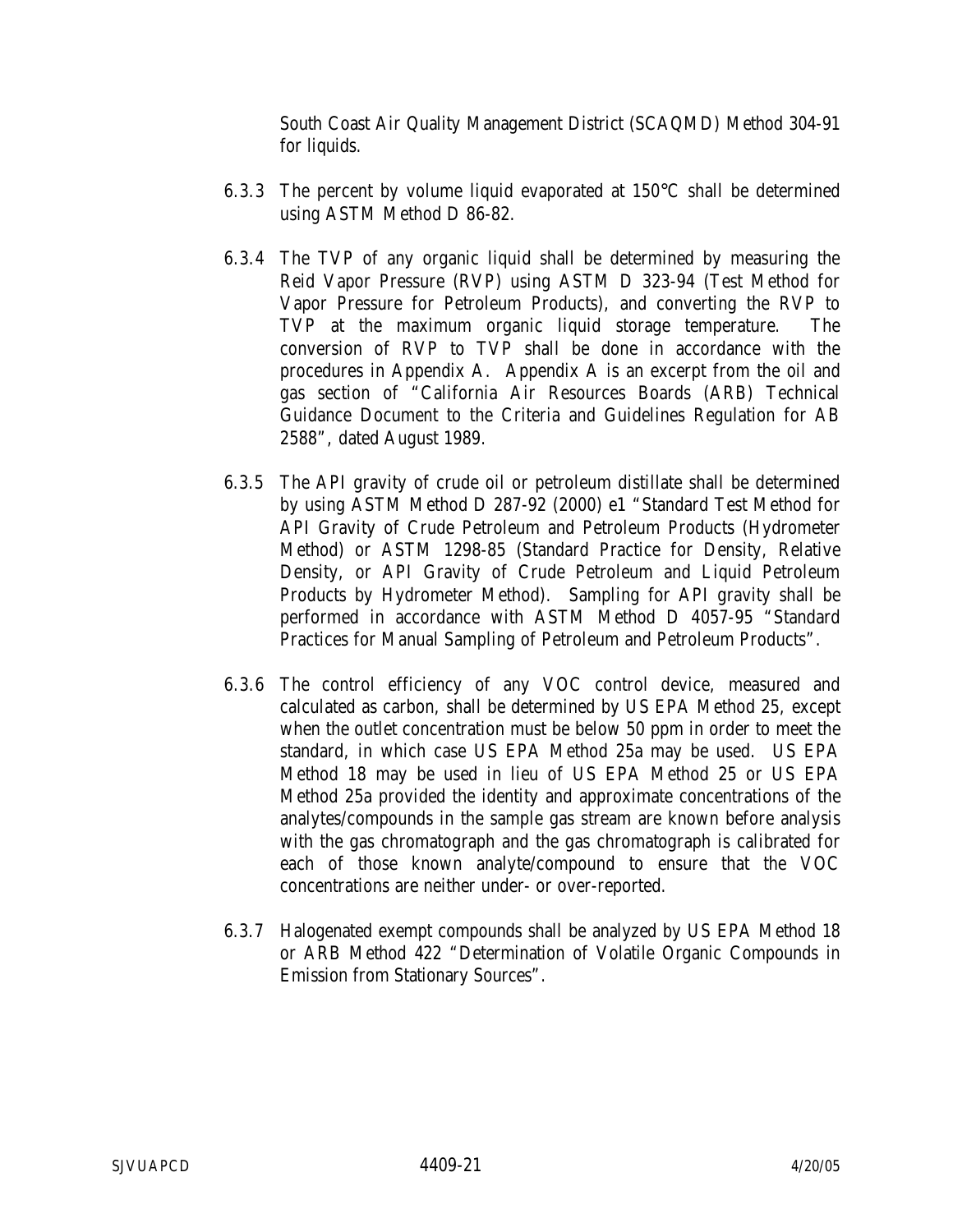## 7.0 Compliance Schedule

- 7.1 On and after April 20, 2006, the operator shall be in full compliance with the requirements of this rule, unless otherwise specified in the certain provisions of this rule.
- 7.2 Operators may continue performing their quarterly inspection schedules that exist on or before April 20, 2005. Operators who are already on an annual inspection frequency on or before April 20, 2005 may apply for a written approval from the APCO to continue conducting annual inspections provided the operators meet all the criteria specified in Sections 5.2.9.
- 7.3 Any component that is exempt pursuant to Section 4.2 that becomes subject to all the requirements of this rule through the loss of exemption status shall be in compliance with this rule on and after the date the exemption status is lost.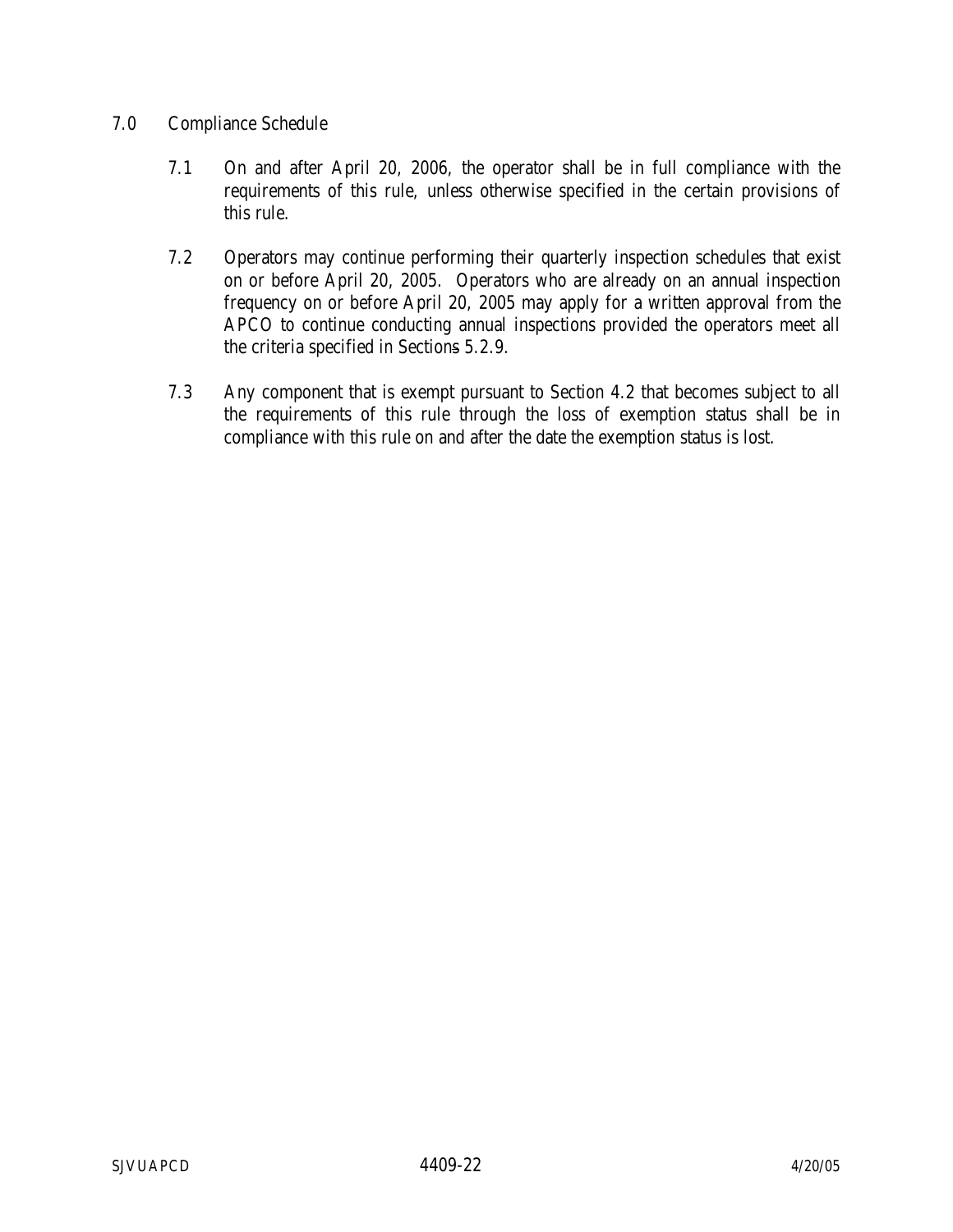## **Appendix A**

California Air Resources Board Technical Guidance to the Criteria and Guidelines Regulation for AB 2588 (Partial Excerpt from pages 102, 103 and 104)

True Vapor Pressure (TVP)

 RVP is the absolute pressure of volatile crude oil and nonviscous petroleum liquids. Numerically, the relationship between TVP, RVP and temperature can be expressed by the following equation:

 $\text{TVP} = (\text{RVP}) \; e^{[\text{Co(IRTEMP - ITEMP)}]}$ 

Where:  $C_0 =$  Constant dependent upon the value of RVP  $ITEMP = (1/559.69^{\circ}R)$  $IRTEMP = (1/(T<sub>s</sub> + 459.69<sup>o</sup>R))$  $T_s$  = Temperature of the stored fluid in  $\rm{^{\circ}F}$ 

The value of the constant term  $C_0$  depends upon the given value of RVP.

Values of C<sub>o</sub> for different RVP numbers are tabulated in Table C-3. It should be noted, however, that an error was discovered in the API nomograph calculated values of TVP so that the RVP was not equal to TVP at 100°F as was expected given the general definition of RVP. Using linear regression techniques, correction factors  $(C_F)$  were developed and should be added to the calculated values of TVP in order to obtain reasonable TVP numbers. The relationship between the three values is given as follows:

Corrected  $TVP =$  Calculated  $TVP + C_F$ 

 The correction factor was found to be dependent upon RVP according to the following equations:

If RVP  $< 3$ .  $C_F = (0.04) \times (RVP) + 0.1$ If  $RVP > 3$ ,  $C_F = e^{[(2.3452061 \log (RVP)) - 4.132622]}$